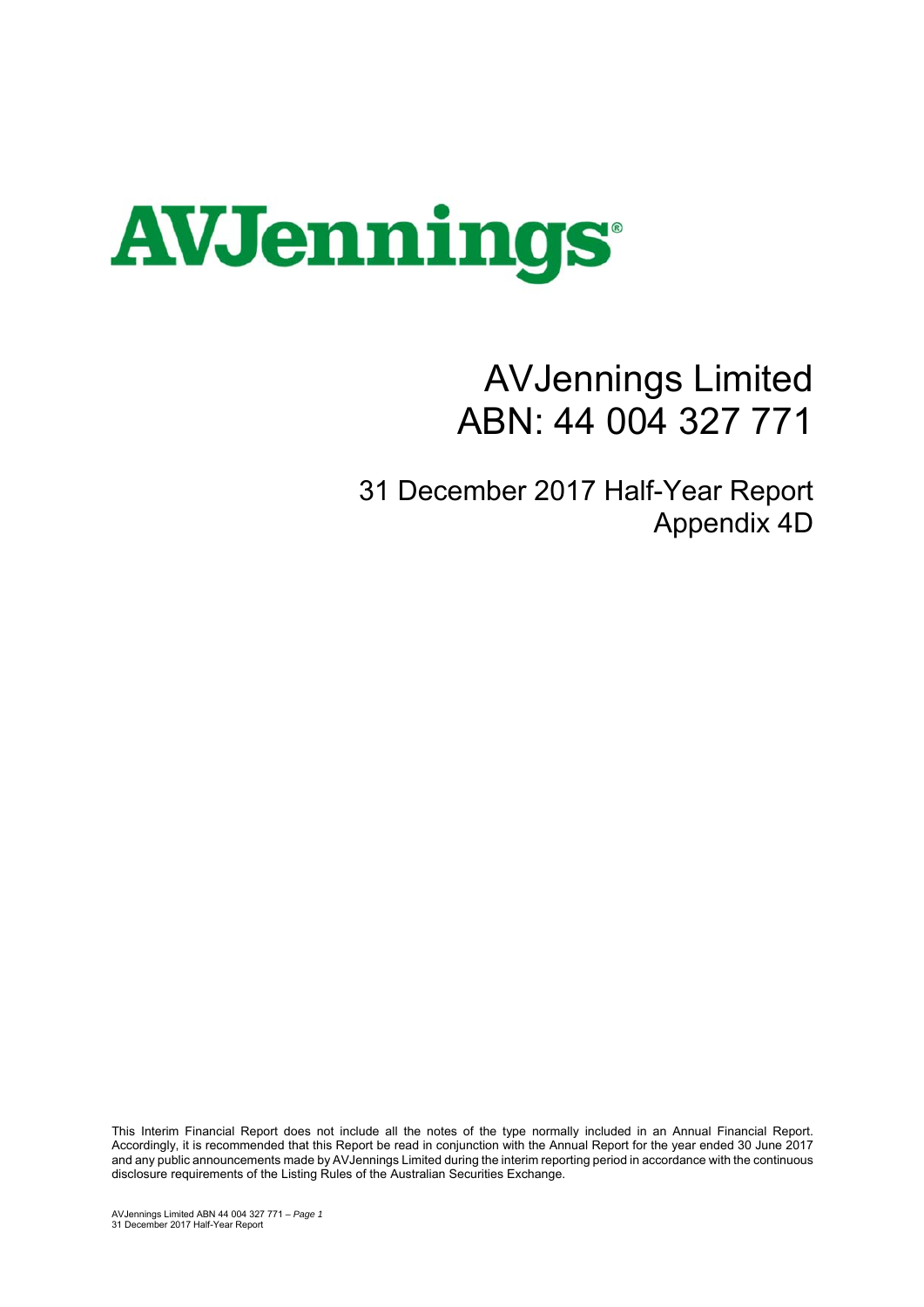# **AVJennings**

## **Contents**

|    | Page           |
|----|----------------|
|    | 3              |
|    | $\overline{4}$ |
|    | 9              |
|    | 10             |
|    | 11             |
|    | 12             |
|    | 13             |
| 1. | 13             |
| 2  | 13             |
| 3  | 14             |
| 4  | 15             |
| 5  | 16             |
| 6  | 17             |
| 7  | 18             |
| 8  | 21             |
| 9  | 21             |
| 10 |                |
| 11 |                |
| 12 | 23             |
| 13 | 23             |
|    | 24             |
|    |                |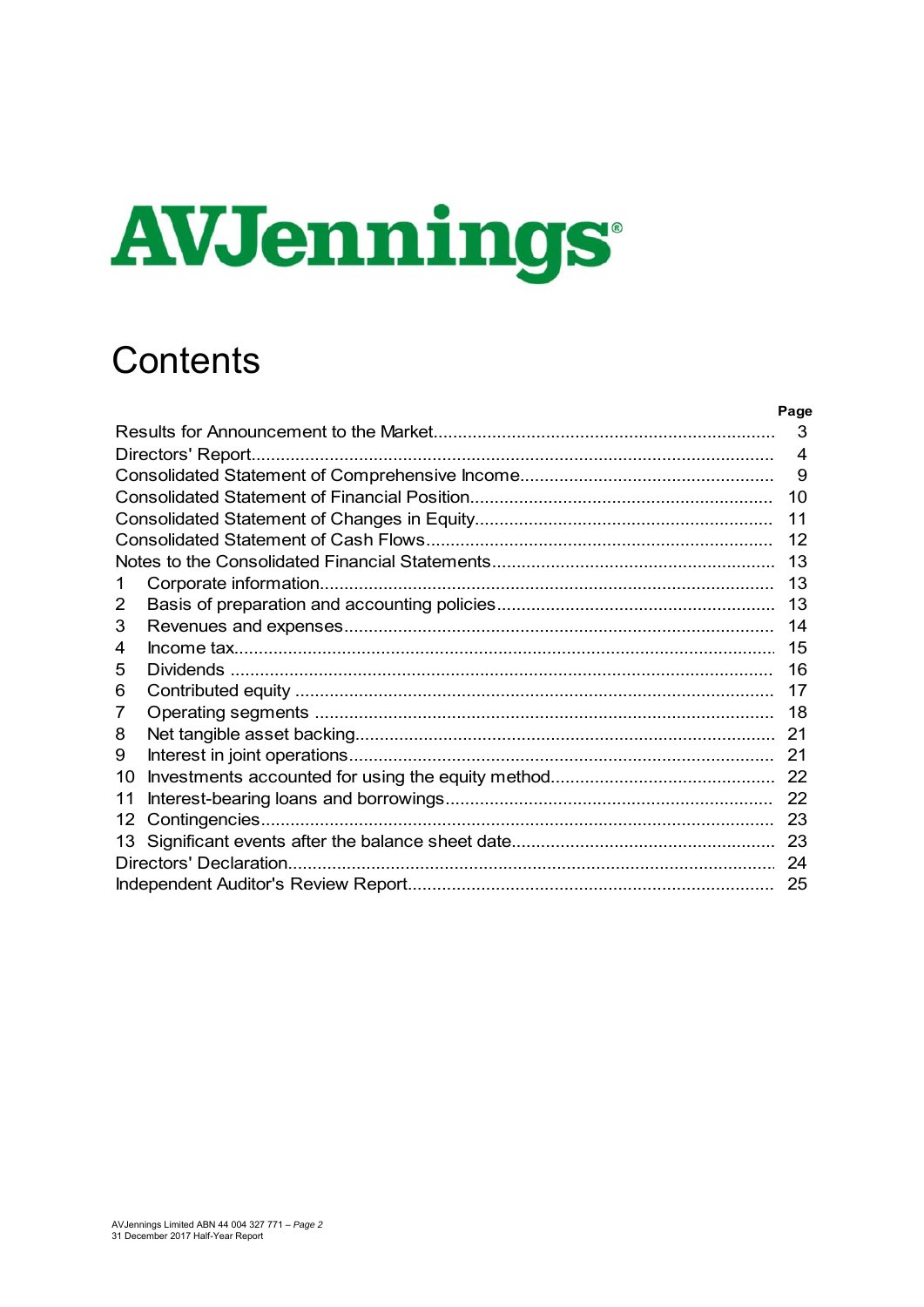## **AVJennings**

## **Results for Announcement to the Market**

**Appendix 4D for the half-year ended 31 December 2017**

|                                                                                                     | For the half-year ended<br>31 December 31 December<br>2017<br>2016<br>Increase |         |                                        |               |
|-----------------------------------------------------------------------------------------------------|--------------------------------------------------------------------------------|---------|----------------------------------------|---------------|
|                                                                                                     | \$'000                                                                         | \$'000  | \$'000                                 | $\frac{9}{6}$ |
| Revenues                                                                                            | 185,827                                                                        | 156,038 | 29,789                                 | 19.1%         |
| Profit after tax                                                                                    | 15,482                                                                         | 14,145  | 1,337                                  | 9.5%          |
| Net profit attributable to<br>owners of the Company                                                 | 15,482                                                                         | 14,145  | 1,337                                  | 9.5%          |
| <b>Dividends</b>                                                                                    | Cents per<br>share                                                             |         | Franked amount per<br>share at 30% tax |               |
| Current period<br>Interim dividend<br><b>Total dividend</b><br>Previous period                      | 2.0<br>2.0                                                                     |         | 2.0<br>2.0                             |               |
| Interim dividend                                                                                    | 1.5                                                                            |         | 1.5                                    |               |
| <b>Total dividend</b>                                                                               | 1.5                                                                            |         | 1.5                                    |               |
| Record date for determining entitlements to dividend:                                               |                                                                                |         | 26 March 2018                          |               |
| 19 April 2018<br>Payment date:                                                                      |                                                                                |         |                                        |               |
| The Company's Dividend Re-Investment Plan has been reactivated.                                     |                                                                                |         |                                        |               |
| <b>Explanation of results</b>                                                                       |                                                                                |         |                                        |               |
| The Operating and Financial Review in the Directors' Report provides an explanation of the results. |                                                                                |         |                                        |               |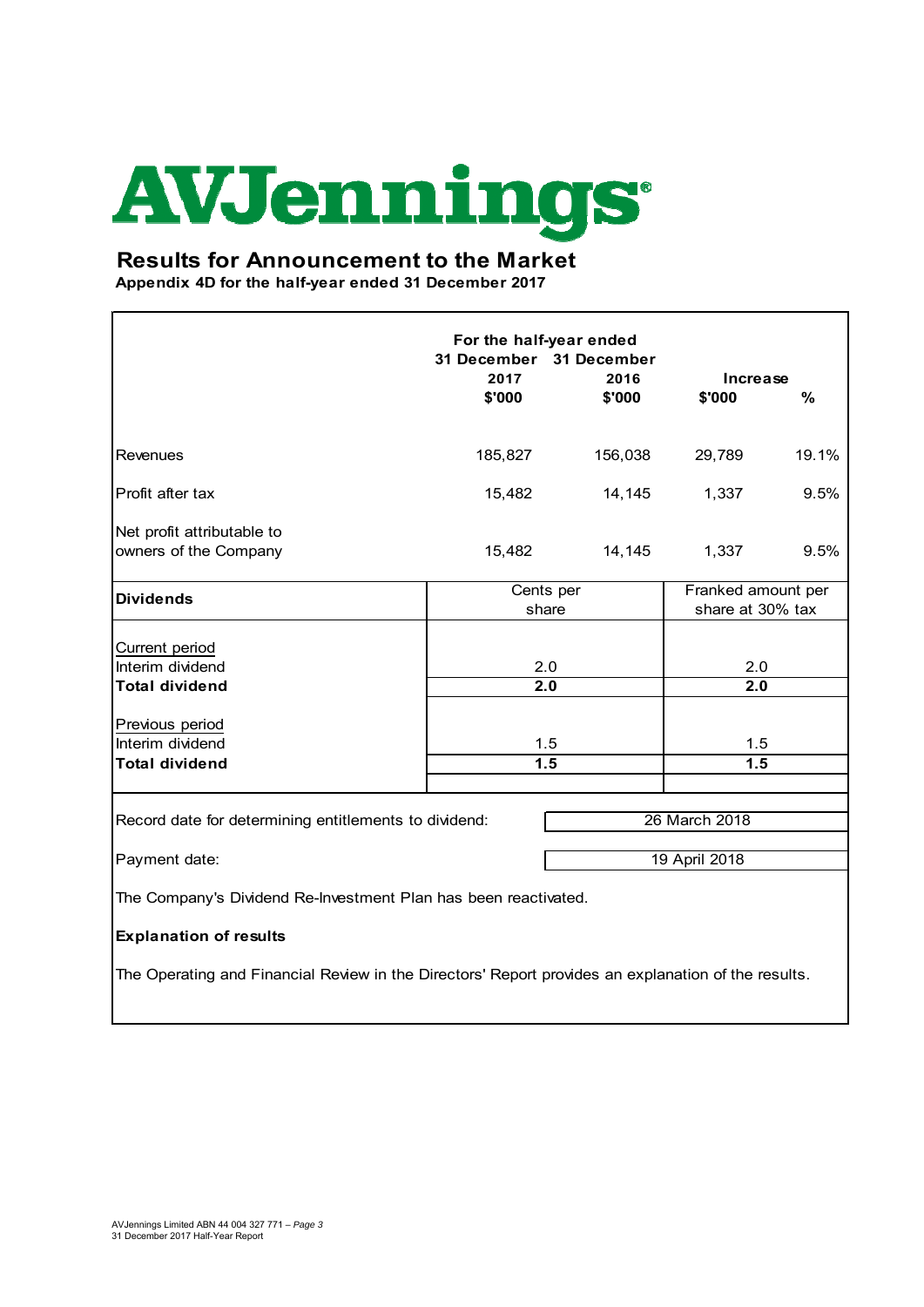For the half-year ended 31 December 2017

Your Directors present their Report on the Company and its controlled entities for the half-year ended 31 December 2017.

#### **DIRECTORS**

The names of the Company's Directors in office during the year and until the date of this Report are as below. Directors were in office for the entire period unless otherwise stated.

| Non-Executive Chairman                        |
|-----------------------------------------------|
| Non-Executive Deputy Chairman                 |
| Managing Director and Chief Executive Officer |
| Non-Executive Director                        |
| Non-Executive Director                        |
| Non-Executive Director                        |
| Non-Executive Director                        |
| Non-Executive Director                        |
|                                               |

#### **OPERATING AND FINANCIAL REVIEW**

#### Financial Results

The Company recorded profit before tax of \$22.4 million for the half year ended 31 December 2017 up 9.5% on the previous corresponding half (31 December 2016: \$20.4 million) and profit after tax of \$15.5 million (31 December 2016: \$14.1 million). When adjusted for the impact of the writeback in the inventory loss provision in 1H17 of \$5.1 million before tax (1H18: Nil) underlying profit before tax rose strongly, up \$7.0 million or 45.5% over the prior corresponding period (31 December 2016: \$15.4 million PBT net of writeback) and underlying profit after tax rose by 46% (31 December 2016: \$10.6 million PAT net of writeback).

Good revenue and cash inflow from the collection of receivables during the half and confidence in the outlook for the balance of financial 2018 enabled the Directors to declare that a fully franked interim dividend of 2.0 cents per share be paid in April 2018 (1.5 cents per share was paid in April 2017).

The Company's Directors have determined that the Dividend Reinvestment Plan will apply to the interim dividend. Shares issued under the DRP will attract a 2.5% discount to the weighted average market price over the five trading days from the ex-dividend date. Election notices will be sent to shareholders in early March.

Contracts signed numbered 454 lots in 1H18, which was lower than the previous corresponding period (730 lots) due to production timing differences (refer 'Business Overview' for further detail). Settlements of 587 lots were nominally up by some 2% (31 December 2016: 576 lots), however, the increase in half year revenue to \$185.8 million (31 December 2016: \$156.0 million) was up 19.1% on the prior period, reflecting good growth in average sales values.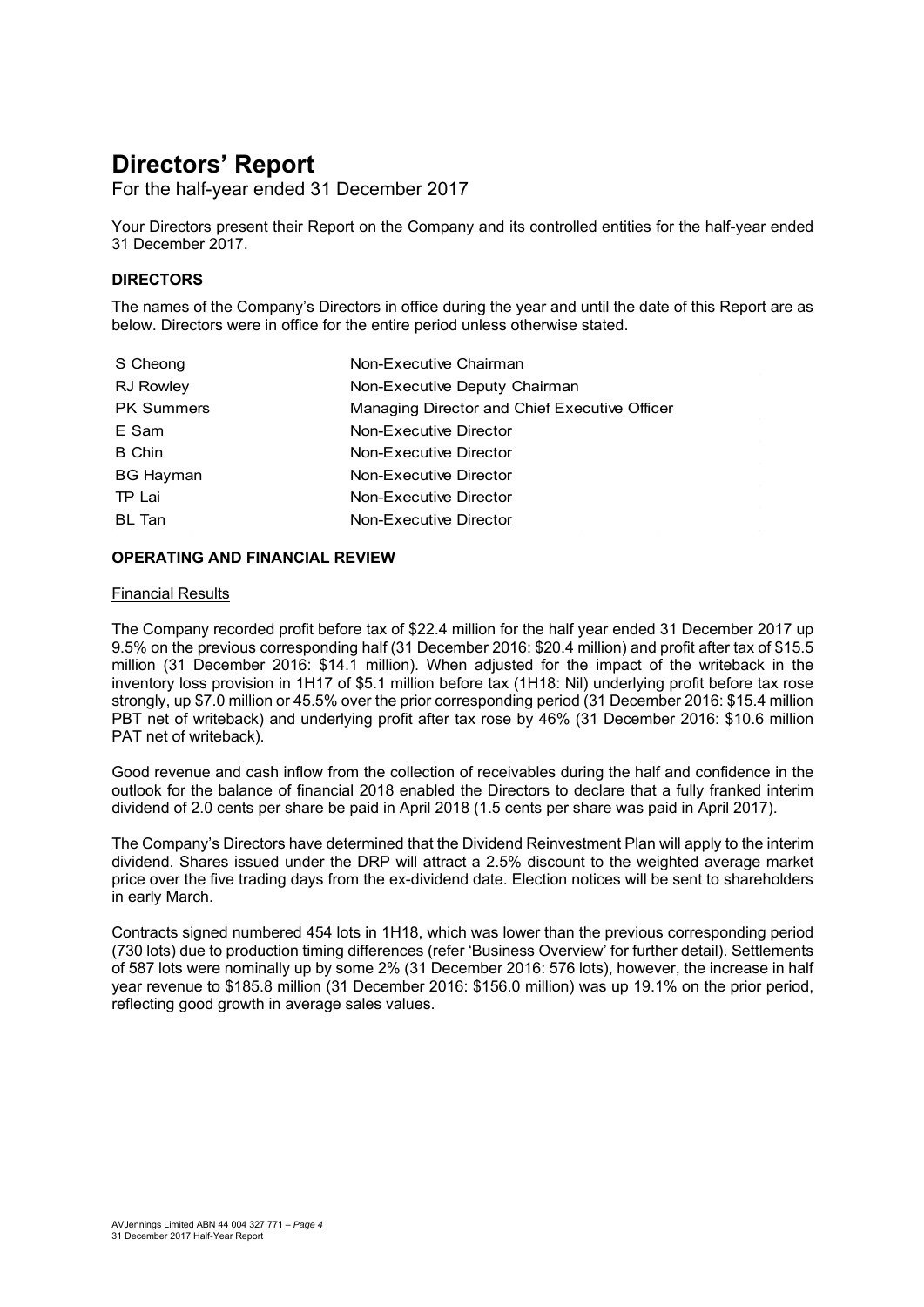For the half-year ended 31 December 2017

## **OPERATING AND FINANCIAL REVIEW (continued)**

#### Business Overview

The result reflects the high quality of the Company's projects and the continuing strength of Sydney's south-western residential growth corridor and the Central Coast of New South Wales, with 'Evergreen' at Spring Farm, 'Arcadian Hills' at Cobbitty, 'Argyle' at Elderslie and 'Hamlyn Terrace' all performing strongly.

The reduction in contract signings for 1H18 relates primarily to New South Wales and Auckland. In the case of New South Wales, the reduction was primarily due to delays in approvals but was also impacted by the previously announced strategy of increasing the amount of built form, which takes longer to construct/complete and is sold later in the production cycle. The Auckland decrease is due to the wholesale nature of that business and the delay in the acquisition of the latest precinct in the Hobsonville Project, which was only completed late in 2017.

Given the continuing strength of the Melbourne residential land market, we have recently changed strategy in Victoria to slow down presales at our new Lyndarum North project to capture increasing margins. We have released and sold over 300 lots to-date, none of which have been revenue recognised in 1H18 or prior. The outcome of this strategy will be reflected in second half contract signings, but again, will have no impact on the timing of revenue recognition in FY18 as this has no impact on production rates, only presales strategy.

South Australia remains challenging and whilst the Queensland results have been disappointing, we expect improved performance in future periods. There is some completed, unsold inventory in both Adelaide and Queensland and initiatives have been implemented to address this.

Work in progress levels remained high at 1,991 lots/housing under development and construction, which is up around 6% on the same period last year (31 December 2016: 1,880 lots). New projects and acquisitions continue to gain momentum and strengthen the Company's ability to maintain or grow production levels.

Controlled land remained steady at 10,264 lots (31 December 2016: 10,387 lots) and was up 6.3% from the level at 30 June 2017 (9,654 lots) as the Company replenished inventory during the half, including through the following acquisitions:

- Kogarah, Sydney appropriately zoned medium density site (approximately 67 apartments)
- Huntley, Illawarra Region, New South Wales appropriately zoned green fields site (approximately 205 lots)
- Rochedale, Brisbane appropriately zoned green fields site (approximately 81 lots)
- Deebing Heights, Brisbane appropriately zoned green fields site (approximately 210 lots)
- Ripley, Brisbane appropriately zoned green fields site (approximately 294 lots)

Most of the Company's projects, including sites acquired within the last 6 months, are under (or will within the second half of financial 2018 enter) active production.

Gearing (net debt/total assets) remained low at 25.5% (total net debt \$180.1 million), on par with the position in the previous corresponding half (31 December 2016: 25.8%) and only nominally up from the position at 30 June 2017 (23.0%).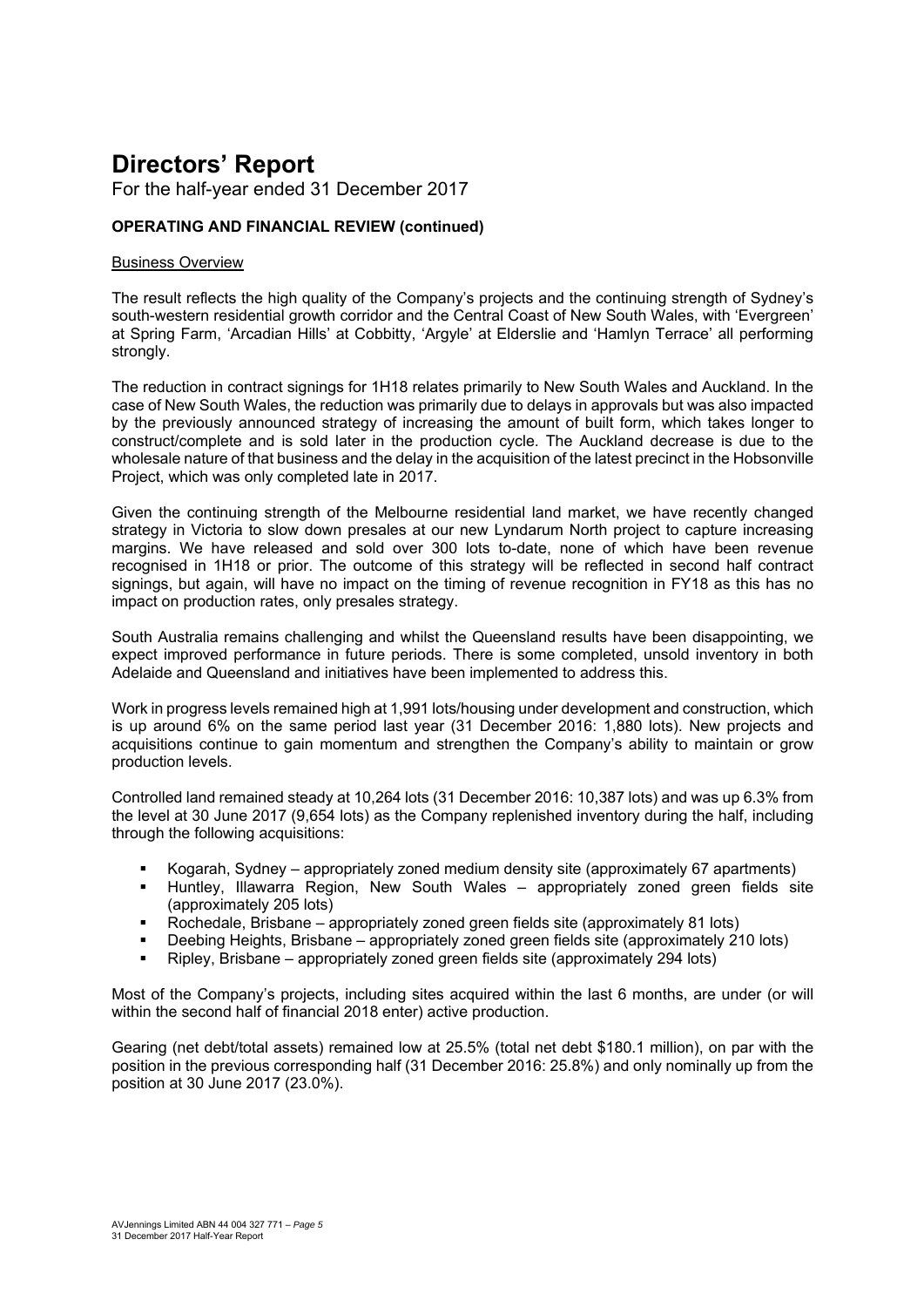For the half-year ended 31 December 2017

## **OPERATING AND FINANCIAL REVIEW (continued)**

#### **Outlook**

Our confidence in the residential markets remains strong, particularly in New South Wales, Victoria and Auckland. It is pleasing that the excellent work in Victoria to advance recent acquisitions to development stage together with pre-sales at Lyndarum North and Waterline will begin to contribute significantly to revenue recognition in 2H18 and beyond.

As a result of the factors above, contract signings guidance for FY18 has been revised to 1,450-1,550 contracts. The slowdown in contract signings, both strategically and from external factors, is highly unlikely to impact on the full year results and unlikely to impact FY19 results, based on three factors:

- Our contract signings have been running ahead of both settlements and even work in progress levels for a number of reporting periods now, creating a strong 'bank' of pre-sales;
- Our ability to continue to produce inventory; and
- Our continued confidence in the residential markets.

Directors remain confident FY18 outcomes will show continued growth in revenue and earnings both in the second half and compared to FY17.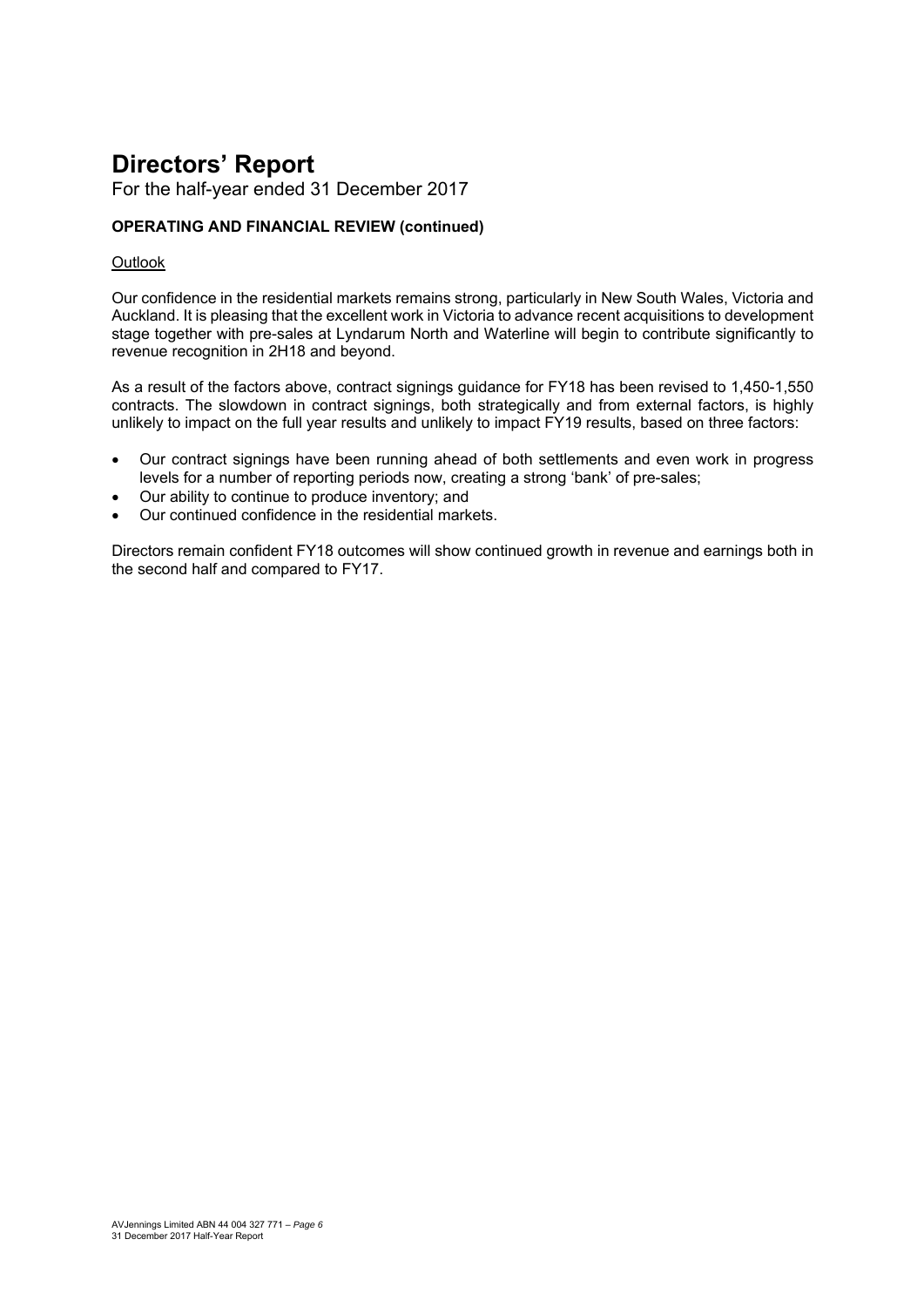For the half-year ended 31 December 2017

#### **DIVIDENDS**

A final dividend of 3.5 cents per share for the year ended 30 June 2017 was paid on 19 September 2017 (30 June 2016 final dividend: 3.5 cents). Subsequent to the end of the half year, the Directors have recommended a fully franked interim dividend of 2.0 cents per share to be paid on 19 April 2018. The Dividend Reinvestment Plan has been reactivated.

#### **COMPARATIVE FIGURES**

To enable meaningful comparison, some comparatives have been reclassified to conform with the current period's presentation.

#### **SIGNIFICANT EVENTS AFTER THE BALANCE SHEET DATE**

No matter or circumstance has arisen since 31 December 2017 that has significantly affected, or may significantly affect:

- a) the Group's operations in future financial years; or
- b) the results of those operations in future financial years; or
- c) the Group's state of affairs in future financial years.

#### **ROUNDING**

ASIC Corporations (Rounding in Financial/Directors' Reports) Instrument 2016/191 is applicable to the Group and in accordance with that Instrument, amounts in the Financial Report and the Directors' Report are rounded to the nearest thousand dollars, unless otherwise stated.

#### **AUDITORS INDEPENDENCE DECLARATION**

We have obtained the following independence declaration from our auditors, Ernst & Young. It is set out on page 8.

The Report is made in accordance with a resolution of the Directors.

Peter Summers *Director*  23 February 2018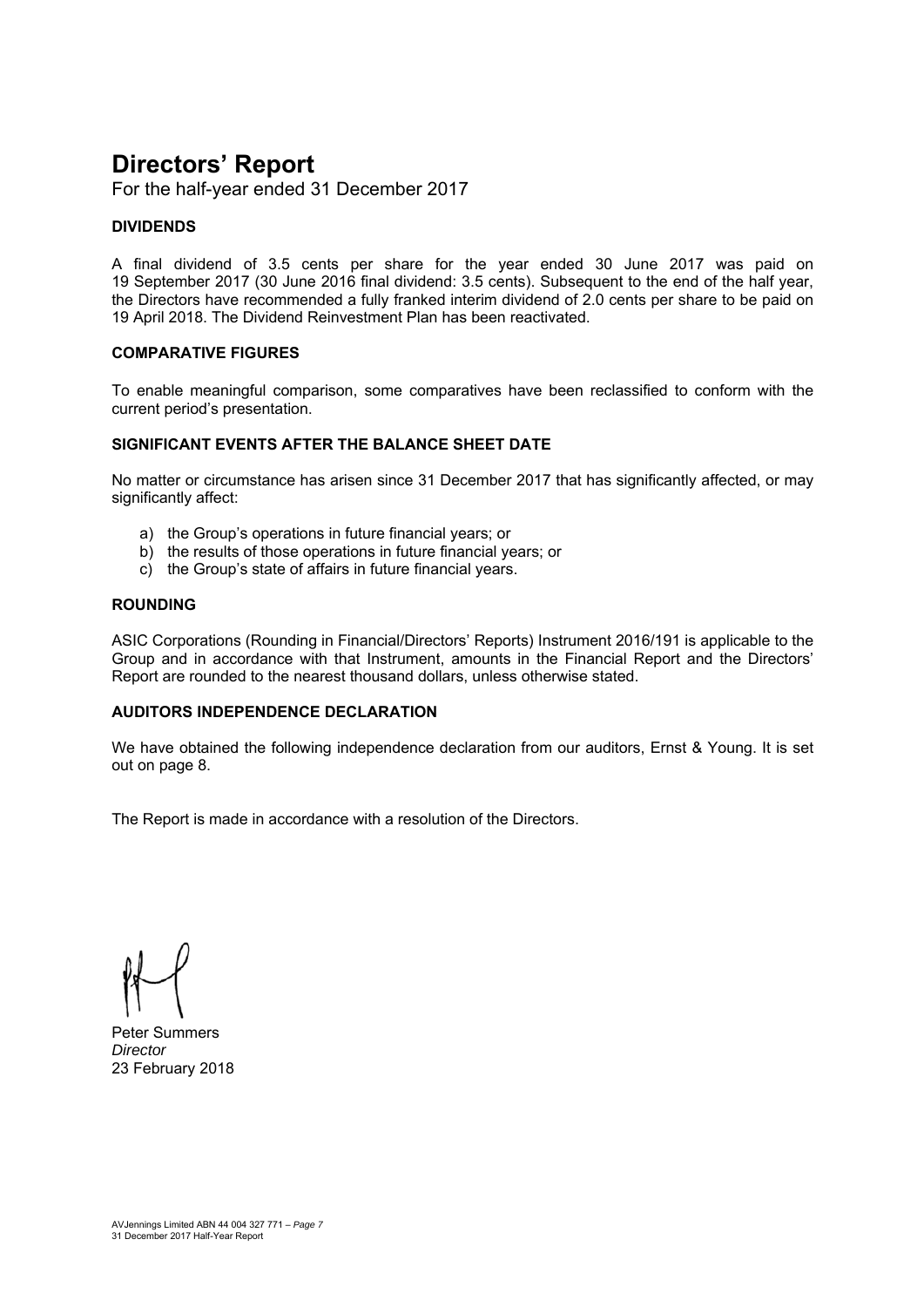

Ernst & Young 200 George Street Sydney NSW 2000 Australia GPO Box 2646 Sydney NSW 2001

Tel: +61 2 9248 5555 Fax: +61 2 9248 5959 ey.com/au

## **Auditor's Independence Declaration to the Directors of AVJennings Limited**

As lead auditor for the review of AVJennings Limited for the half-year ended 31 December 2017, I declare to the best of my knowledge and belief, there have been:

- a) no contraventions of the auditor independence requirements of the *Corporations Act 2001* in relation to the review*;* and
- b) no contraventions of any applicable code of professional conduct in relation to the review.

This declaration is in respect of AVJennings Limited and the entities it controlled during the financial period.

Einst & lang

Ernst & Young

Mark Conon

Mark Conroy Partner 23 February 2018

AVJennings Limited ABN 44 004 327 771 – *Page 8* 31 December 2017 Half-Year Report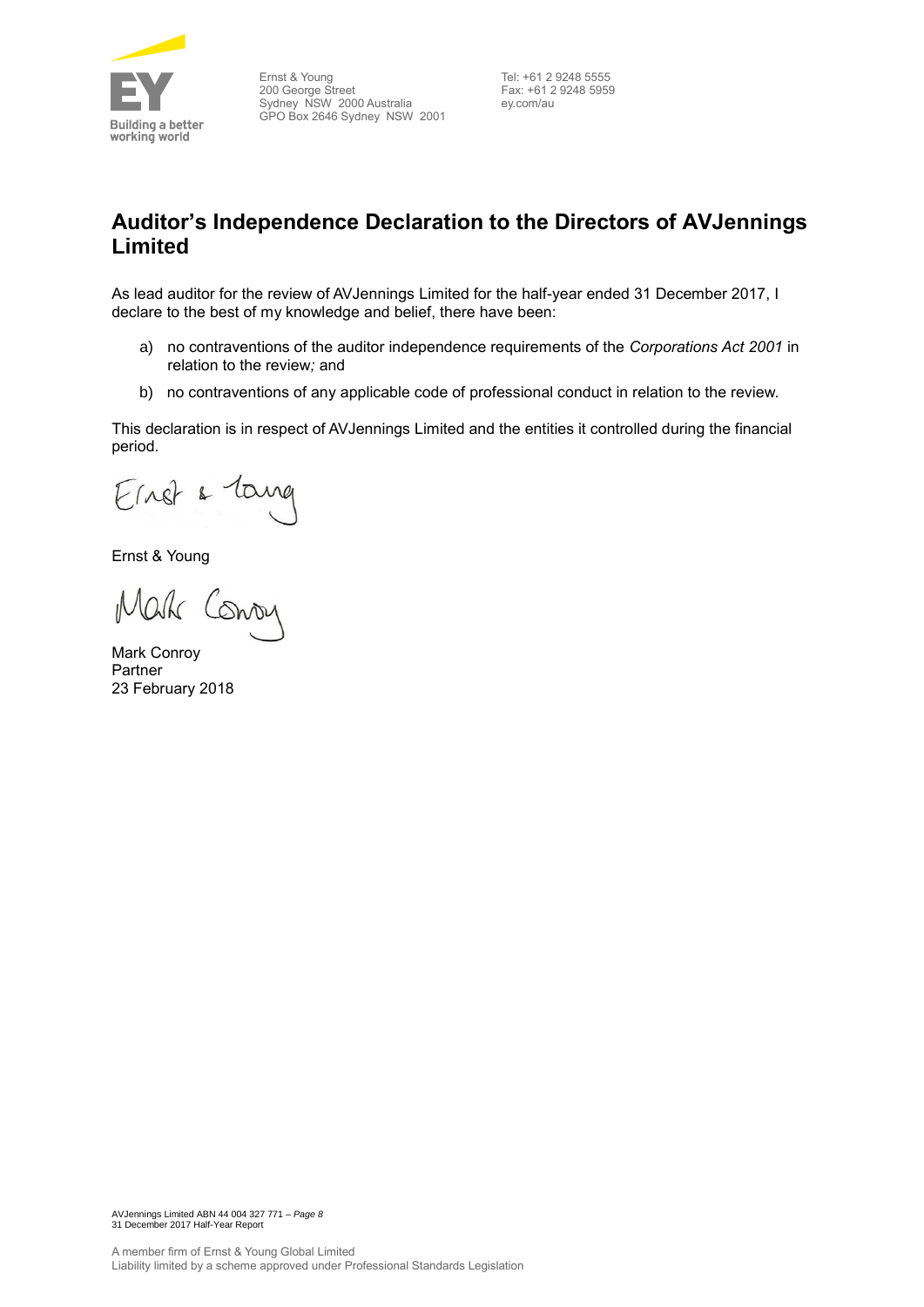## **Consolidated Statement of Comprehensive Income**

For the half-year ended 31 December 2017

|                                                                |             | For the half-year ended |            |
|----------------------------------------------------------------|-------------|-------------------------|------------|
|                                                                |             | 31 December 31 December |            |
|                                                                |             | 2017                    | 2016       |
|                                                                | <b>Note</b> | \$'000                  | \$'000     |
| Revenues                                                       | 3           | 185,827                 | 156,038    |
| Cost of sales                                                  |             | (138, 167)              | (115, 391) |
| <b>Gross profit</b>                                            |             | 47,660                  | 40,647     |
| Share of losses of associates and joint venture                |             |                         |            |
| entities accounted for using the equity method                 | 10          | (142)                   | (400)      |
| Change in inventory loss provisions                            | 3           |                         | 5,057      |
| Selling and marketing expenses                                 |             | (4,385)                 | (5,292)    |
| Employee expenses                                              |             | (12,923)                | (12,049)   |
| Other operational expenses                                     |             | (3,359)                 | (3, 169)   |
| Management and administration expenses                         |             | (4,211)                 | (3,768)    |
| Depreciation expense                                           |             | (141)                   | (150)      |
| Finance costs                                                  | 3           | (107)                   | (430)      |
| Profit before income tax                                       |             | 22,392                  | 20,446     |
| Income tax                                                     | 4           | (6,910)                 | (6,301)    |
|                                                                |             |                         |            |
| <b>Profit after income tax</b>                                 |             | 15,482                  | 14,145     |
| Other comprehensive income (OCI)                               |             |                         |            |
| Foreign currency translation                                   |             | (770)                   | 192        |
| Other comprehensive (loss)/income for the half-year            |             | (770)                   | 192        |
| Total comprehensive income for the half-year                   |             | 14,712                  | 14,337     |
|                                                                |             |                         |            |
| Profit for the half-year attributable to owners of the Company |             | 15,482                  | 14,145     |
| Total comprehensive income for the half-year attributable to   |             |                         |            |
| owners of the Company                                          |             | 14,712                  | 14,337     |
|                                                                |             |                         |            |
| Earnings per share (cents per share):                          |             |                         |            |
| Basic earnings per share                                       |             | 4.03                    | 3.69       |
| Diluted earnings per share                                     |             | 4.03                    | 3.69       |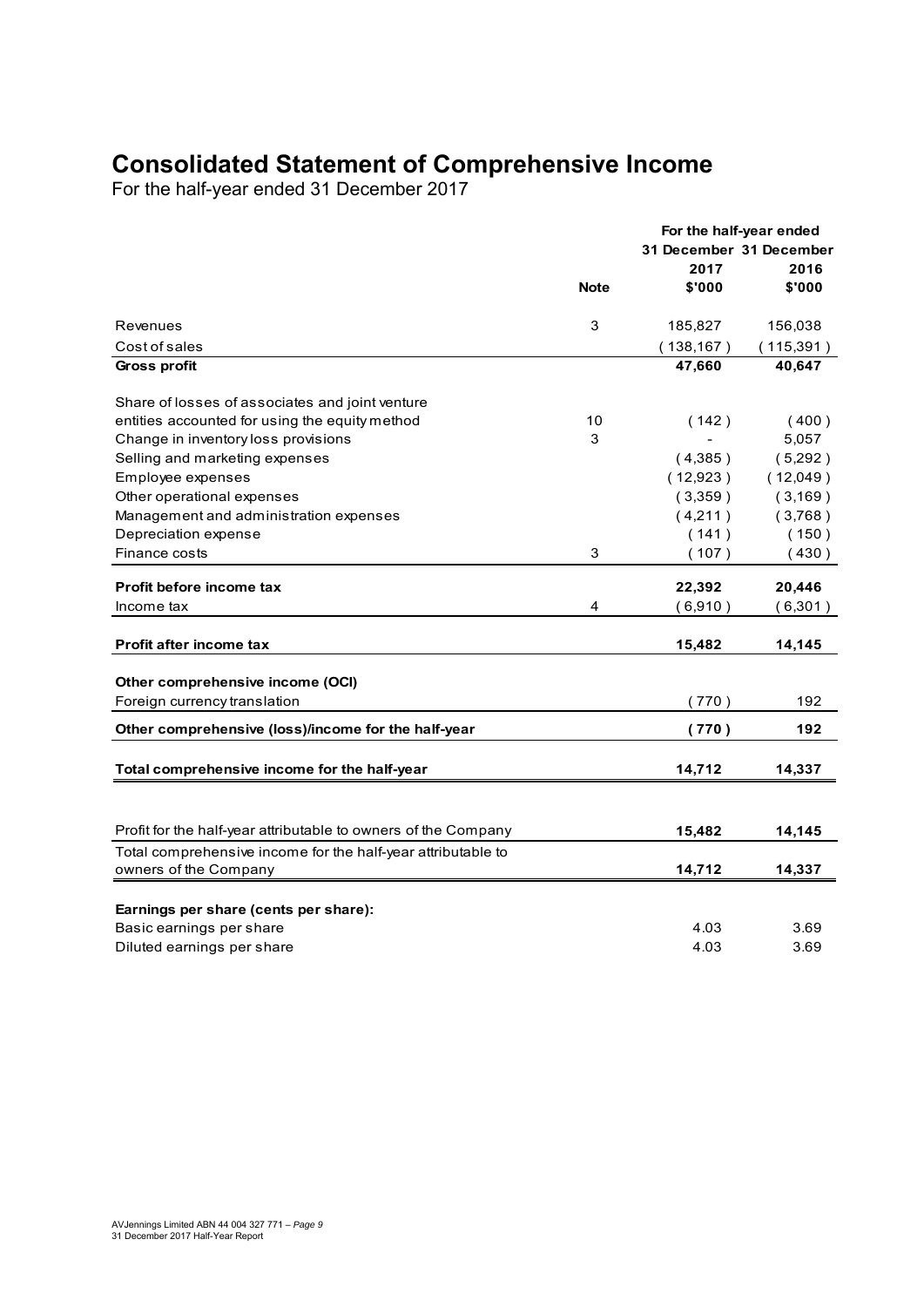## **Consolidated Statement of Financial Position**

As at 31 December 2017

|                                                                     |             | 31 December | 30 June |
|---------------------------------------------------------------------|-------------|-------------|---------|
|                                                                     |             | 2017        | 2017    |
|                                                                     | <b>Note</b> | \$'000      | \$'000  |
| <b>Current assets</b>                                               |             |             |         |
| Cash and cash equivalents                                           |             | 19,474      | 15,562  |
| Trade and other receivables                                         |             | 115,479     | 121,872 |
| Inventories                                                         |             | 174,883     | 211,073 |
| Other assets                                                        |             | 6,870       | 3,073   |
| <b>Total current assets</b>                                         |             | 316,706     | 351,580 |
|                                                                     |             |             |         |
| <b>Non-current assets</b><br>Trade and other receivables            |             | 8,717       | 38,131  |
| Inventories                                                         |             | 362,990     | 308,133 |
|                                                                     |             | 10,354      | 8,449   |
| Equity accounted investments<br>Available-for-sale financial assets |             | 2,880       | 2,880   |
|                                                                     |             | 655         | 792     |
| Plant and equipment<br>Intangible assets                            |             | 2,816       | 2,816   |
| <b>Total non-current assets</b>                                     |             | 388,412     | 361,201 |
|                                                                     |             |             |         |
| <b>Total assets</b>                                                 |             | 705,118     | 712,781 |
|                                                                     |             |             |         |
| <b>Current liabilities</b>                                          |             |             |         |
| Trade and other payables                                            |             | 55,000      | 75,553  |
| Interest-bearing loans and borrowings                               |             | 2,604       | 2,607   |
| Tax payable                                                         |             | 6,604       | 5,257   |
| Provisions                                                          |             | 5,674       | 5,607   |
| <b>Total current liabilities</b>                                    |             | 69,882      | 89,024  |
| <b>Non-current liabilities</b>                                      |             |             |         |
| Trade and other payables                                            |             | 30,833      | 37,449  |
| Interest-bearing loans and borrowings                               |             | 197,016     | 177,016 |
| Deferred tax liabilities                                            |             | 23,955      | 27,422  |
| Provisions                                                          |             | 738         | 867     |
| <b>Total non-current liabilities</b>                                |             | 252,542     | 242,754 |
|                                                                     |             |             |         |
| <b>Total liabilities</b>                                            |             | 322,424     | 331,778 |
| <b>Net assets</b>                                                   |             | 382,694     | 381,003 |
|                                                                     |             |             |         |
| <b>Equity</b>                                                       |             |             |         |
| Contributed equity                                                  | 6           | 160,436     | 160,436 |
| Reserves                                                            |             | 6,285       | 6,622   |
| Retained earnings                                                   |             | 215,973     | 213,945 |
|                                                                     |             |             |         |
| <b>Total equity</b>                                                 |             | 382,694     | 381,003 |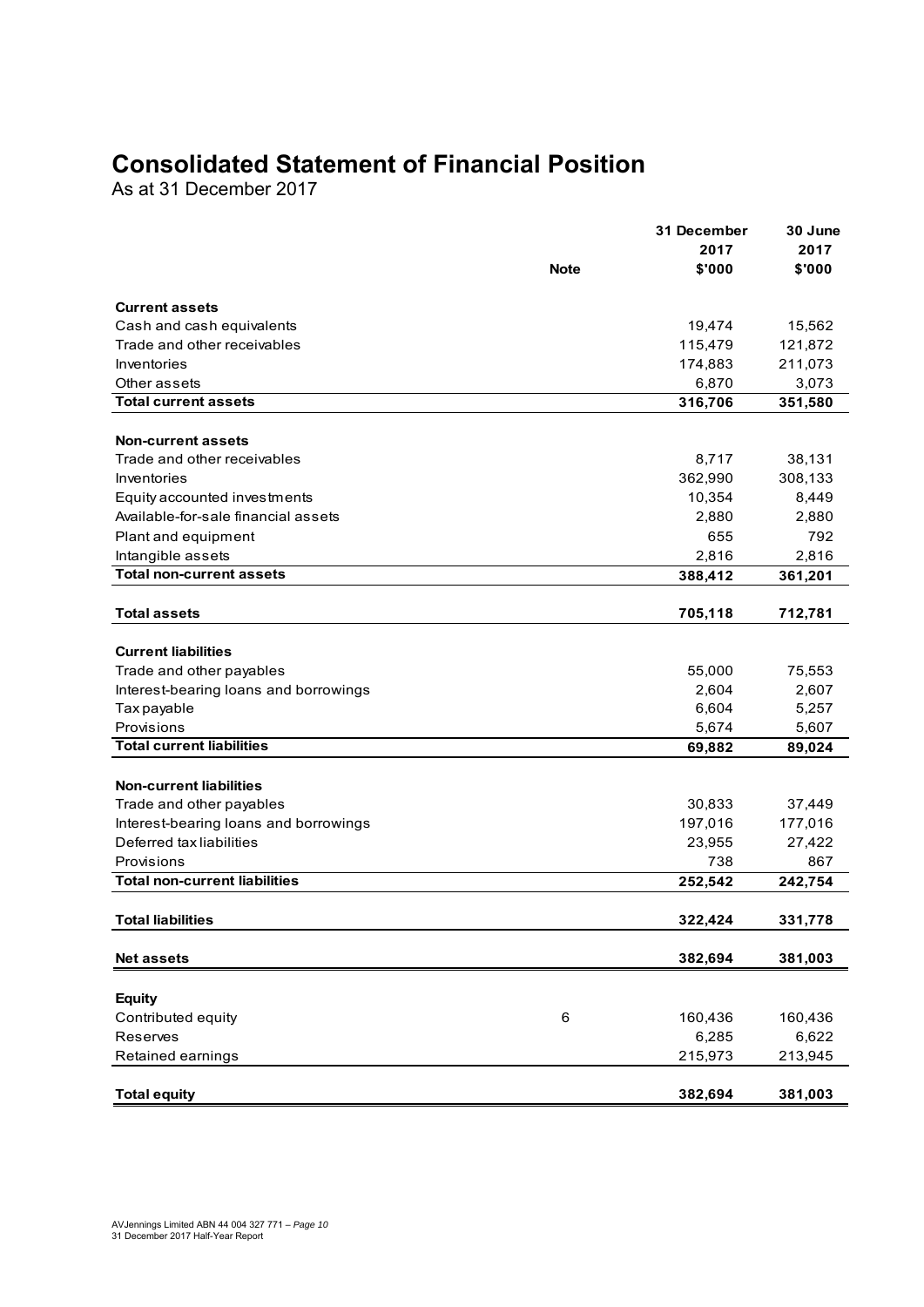## **Consolidated Statement of Changes in Equity**

For the half-year ended 31 December 2017

|                                       |             |                    | <b>Attributable to equity</b> |                |                 |                     |
|---------------------------------------|-------------|--------------------|-------------------------------|----------------|-----------------|---------------------|
|                                       |             |                    | holders of AVJennings Limited |                |                 | <b>Total Equity</b> |
|                                       |             |                    | Foreign                       | Share-         |                 |                     |
|                                       |             |                    | <b>Currency</b>               | based          |                 |                     |
|                                       |             | <b>Contributed</b> | <b>Translation</b>            | <b>Payment</b> | <b>Retained</b> |                     |
|                                       |             | <b>Equity</b>      | <b>Reserve</b>                | <b>Reserve</b> | <b>Earnings</b> |                     |
|                                       | <b>Note</b> | \$'000             | \$'000                        | \$'000         | \$'000          | \$'000              |
| At 1 July 2016                        |             | 160,436            | 3,833                         | 2,189          | 197,449         | 363,907             |
| Comprehensive income:                 |             |                    |                               |                |                 |                     |
| Profit for the half-year              |             |                    |                               |                | 14,145          | 14,145              |
| Other comprehensive income for        |             |                    |                               |                |                 |                     |
| the half-year                         |             |                    | 192                           |                |                 | 192                 |
| <b>Total comprehensive income</b>     |             |                    |                               |                |                 |                     |
| for the half-year                     |             |                    | 192                           |                | 14,145          | 14,337              |
| Transactions with owners in their     |             |                    |                               |                |                 |                     |
| capacity as owners:                   |             |                    |                               |                |                 |                     |
| - Share-based payment expense         |             |                    |                               |                |                 |                     |
| reversed (forfeited shares)           |             |                    |                               | (36)           |                 | (36)                |
| - Share based payment expense         |             |                    |                               | 370            |                 | 370                 |
| - Dividends paid                      | 5           |                    |                               | $\blacksquare$ | (13, 454)       | (13, 454)           |
| <b>Total transactions with owners</b> |             |                    |                               |                |                 |                     |
| in their capacity as owners           |             |                    |                               | 334            | (13, 454)       | (13, 120)           |
| At 31 December 2016                   |             | 160,436            | 4,025                         | 2,523          | 198,140         | 365,124             |
|                                       |             |                    |                               |                |                 |                     |
| At 1 July 2017                        |             | 160,436            | 3,724                         | 2,898          | 213,945         | 381,003             |
| Comprehensive income:                 |             |                    |                               |                |                 |                     |
| Profit for the half-year              |             |                    |                               |                | 15,482          | 15,482              |
| Other comprehensive loss for the      |             |                    |                               |                |                 |                     |
| half-year                             |             |                    | (770)                         |                |                 | (770)               |
| <b>Total comprehensive income</b>     |             |                    |                               |                |                 |                     |
| for the half-year                     |             | -                  | (770)                         |                | 15,482          | 14,712              |
| Transactions with owners in their     |             |                    |                               |                |                 |                     |
| capacity as owners:                   |             |                    |                               |                |                 |                     |
| - Share based payment expense         |             |                    |                               | 433            |                 | 433                 |
| - Dividends paid                      | 5           |                    |                               |                | (13, 454)       | (13, 454)           |
| <b>Total transactions with owners</b> |             |                    |                               |                |                 |                     |
| in their capacity as owners           |             |                    |                               | 433            | (13, 454)       | (13,021)            |
| At 31 December 2017                   |             |                    |                               |                |                 |                     |
|                                       |             | 160,436            | 2,954                         | 3,331          | 215,973         | 382,694             |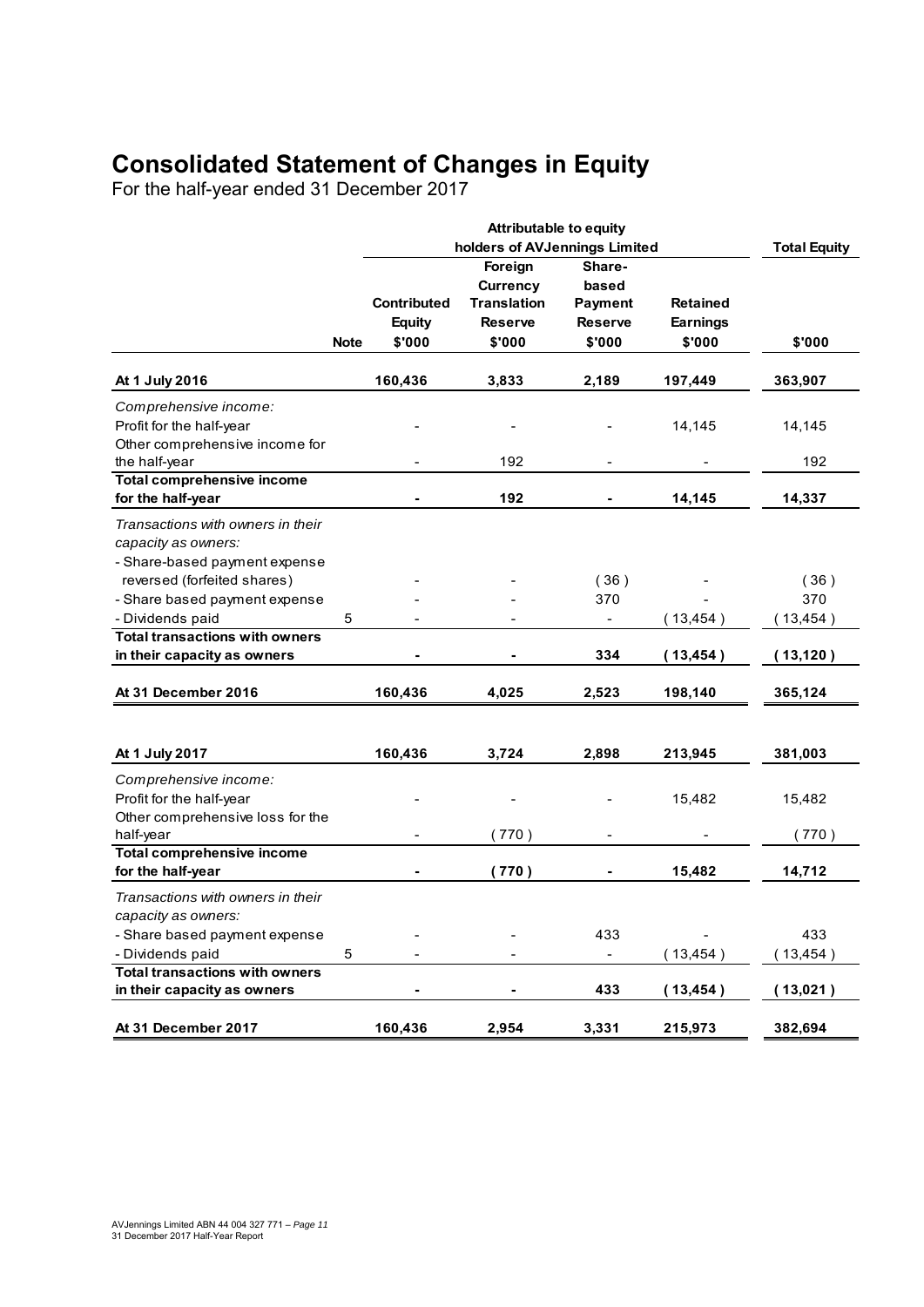## **Consolidated Statement of Cash Flows**

For the half-year ended 31 December 2017

|                                                                                                                 |             | For the half-year ended |              |
|-----------------------------------------------------------------------------------------------------------------|-------------|-------------------------|--------------|
|                                                                                                                 |             | 31 December             | 31 December  |
|                                                                                                                 |             | 2017                    | 2016         |
|                                                                                                                 | <b>Note</b> | \$'000                  | \$'000       |
| Cash flows from operating activities                                                                            |             |                         |              |
| Receipts from customers                                                                                         |             | 239,367                 | 190,329      |
| Payments to suppliers and employees                                                                             |             | (224, 724)              | (207, 591)   |
| Finance costs including interest paid                                                                           |             | (6, 845)                | (5, 457)     |
| Income tax paid                                                                                                 |             | (8,836)                 | (12,603)     |
| Net cash used in operating activities                                                                           |             | (1,038)                 | (35, 322)    |
|                                                                                                                 |             |                         |              |
| Cash flows from investing activities                                                                            |             |                         |              |
| Payments for plant and equipment                                                                                |             | (4)                     | (77)         |
| Interest received                                                                                               |             | 773                     | 430          |
| Investments in joint venture entities                                                                           |             | (2,048)                 |              |
| Net cash (used in)/from investing activities                                                                    |             | (1, 279)                | 353          |
| Cash flows from financing activities                                                                            |             |                         |              |
| Proceeds from borrowings                                                                                        |             | 112,596                 | 67,680       |
| Repayment of borrowings                                                                                         |             | (92, 599)               | (58, 244)    |
| Dividends paid                                                                                                  | 5           | (13, 454)               | (13,454)     |
| Net cash from/(used in) financing activities                                                                    |             | 6,543                   | (4,018)      |
|                                                                                                                 |             |                         |              |
| Net increase/(decrease) in cash and cash equivalents<br>Cash and cash equivalents at beginning of the half-year |             | 4,226                   | (38, 987)    |
|                                                                                                                 |             | 15,562                  | 43,086<br>86 |
| Effects of exchange rate changes on cash and cash equivalents                                                   |             | (314)                   |              |
| Cash and cash equivalents at end of the half-year                                                               |             | 19,474                  | 4,185        |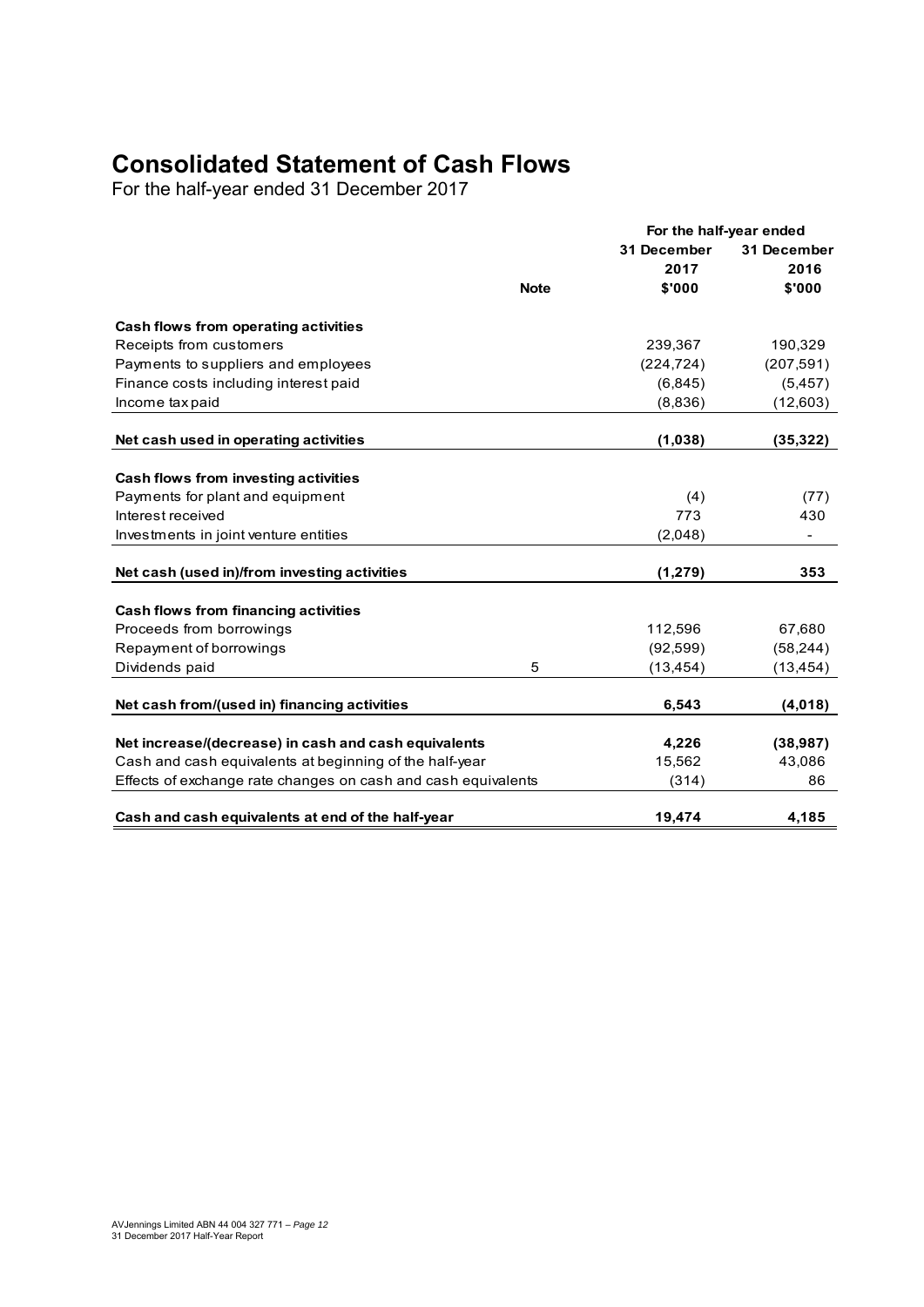For the half-year ended 31 December 2017

#### **1. CORPORATE INFORMATION**

The Consolidated Report of AVJennings Limited for the half-year ended 31 December 2017 was authorised for issue in accordance with a resolution of the Directors on 23 February 2018. The Company is a for profit company limited by shares domiciled and incorporated in Australia whose shares are publicly traded on the Australian Securities Exchange and the Singapore Exchange through SGX GlobalQuote.

#### **2. BASIS OF PREPARATION AND ACCOUNTING POLICIES**

The half-year condensed financial report has been prepared in accordance with the requirements of the *Corporations Act 2001*, *AASB 134 Interim Financial Reporting* and other mandatory professional requirements.

It is recommended that this Report be read in conjunction with the Annual Report for the year ended 30 June 2017 and considered together with any public announcements made by AVJennings Limited during the half-year ended 31 December 2017 in accordance with the continuous disclosure obligations of the ASX listing rules.

This Report is presented in Australian Dollars and all values are rounded to the nearest thousand dollars (\$'000) unless otherwise stated. The accounting policies adopted are consistent with those of the previous financial year.

Certain new accounting standards have been published that are not mandatory for the half-year ended 31 December 2017 and have not been early adopted by the Group. The Group's assessment of the impact of these new standards is set out below:

#### *AASB 9 Financial Instruments: (effective 1 January 2018 / applicable to the Group 1 July 2018 with early adoption permitted)*

AASB 9 addresses the classification, measurement and derecognition of financial assets and financial liabilities. The Group does not expect a material impact to the Group's accounting for financial instruments.

*AASB 15 Revenue from Contracts with Customers: (effective 1 January 2018 / applicable to the Group 1 July 2018 with early adoption permitted)* 

AASB 15 establishes a comprehensive framework for determining whether, how much and when revenue is recognised. It replaces existing revenue recognition guidance, including AASB 118 Revenue and AASB 111 Construction Contracts. The new standard is unlikely to have a material impact on land and built form revenue recognised on settlement. However, at this stage, it is expected that the standard may have a material impact on revenue currently recognised prior to settlement, with the recognition point under AASB15 likely to be closer to, or at, settlement.

*AASB 16 Leases: (effective 1 January 2019 / applicable to the Group 1 July 2019 with early adoption permitted if AASB 15 is also adopted)* 

AASB 16 sets out the principles for the recognition, measurement, presentation and disclosure of leases. This standard will predominantly affect lessees, bringing all major leases on balance sheet.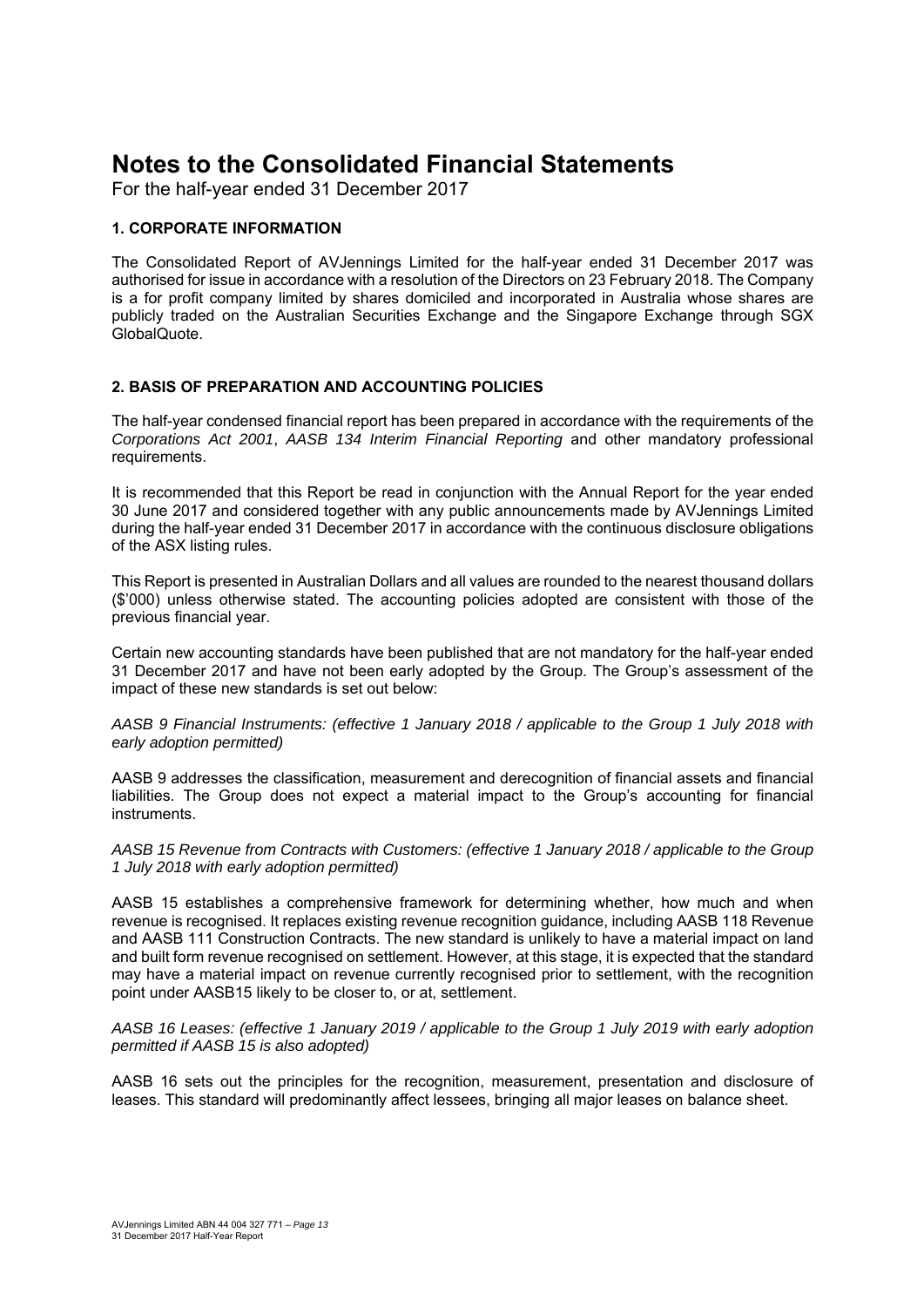For the half-year ended 31 December 2017

## **2. BASIS OF PREPARATION AND ACCOUNTING POLICIES (continued)**

Whilst the total amount of expense recorded in the income statement is expected to remain unchanged over the full lease term, the timing of expense recognition could accelerate. The expense would be recharacterised as interest expense and amortisation expense instead of rent. Assets and liabilities will increase as "right to use assets" and "leasing liabilities" are recorded for operating leases.

AVJennings has performed an initial assessment of AASB 16 on its existing material operating lease arrangements as a lessee. Based on the preliminary assessment and using a discount rate of approximately 5.55%, the Group would recognise right of use assets approximating 1% of total assets and lease liabilities approximating 2% of total liabilities if the Standard were to be implemented at 31 December 2017. Assuming there are no material changes to leasing arrangements, AVJennings expects the percentage of right of use assets and lease liabilities to remain at similar levels.

The Group has not yet decided when to adopt AASB 16.

## **3. REVENUES AND EXPENSES**

Profit from ordinary activities before income tax includes the following revenues and expenses:

|                                                          | For the half-year ended |             |
|----------------------------------------------------------|-------------------------|-------------|
|                                                          | 31 December             | 31 December |
|                                                          | 2017                    | 2016        |
|                                                          | \$'000                  | \$'000      |
| <b>Revenues</b>                                          |                         |             |
| Sales of land and built form                             | 184,218                 | 155,078     |
| Interest received                                        | 773                     | 430         |
| Management fees received/receivable                      | 421                     | 437         |
| Other                                                    | 415                     | 93          |
| <b>Total revenues</b>                                    | 185,827                 | 156,038     |
|                                                          |                         |             |
| Cost of sales include:                                   |                         |             |
| Amortisation of finance costs capitalised to inventories | 7,800                   | 5,144       |
| <b>Finance costs</b>                                     |                         |             |
| Bank loans and overdrafts                                | 6,845                   | 5,457       |
| Less: Amount capitalised to inventories                  | (6,738)                 | (5,027)     |
| <b>Finance costs expensed</b>                            | 107                     | 430         |
|                                                          |                         |             |
| <b>Impairment of assets</b>                              |                         |             |
| Net decrease in inventory loss provisions                |                         | 5,057       |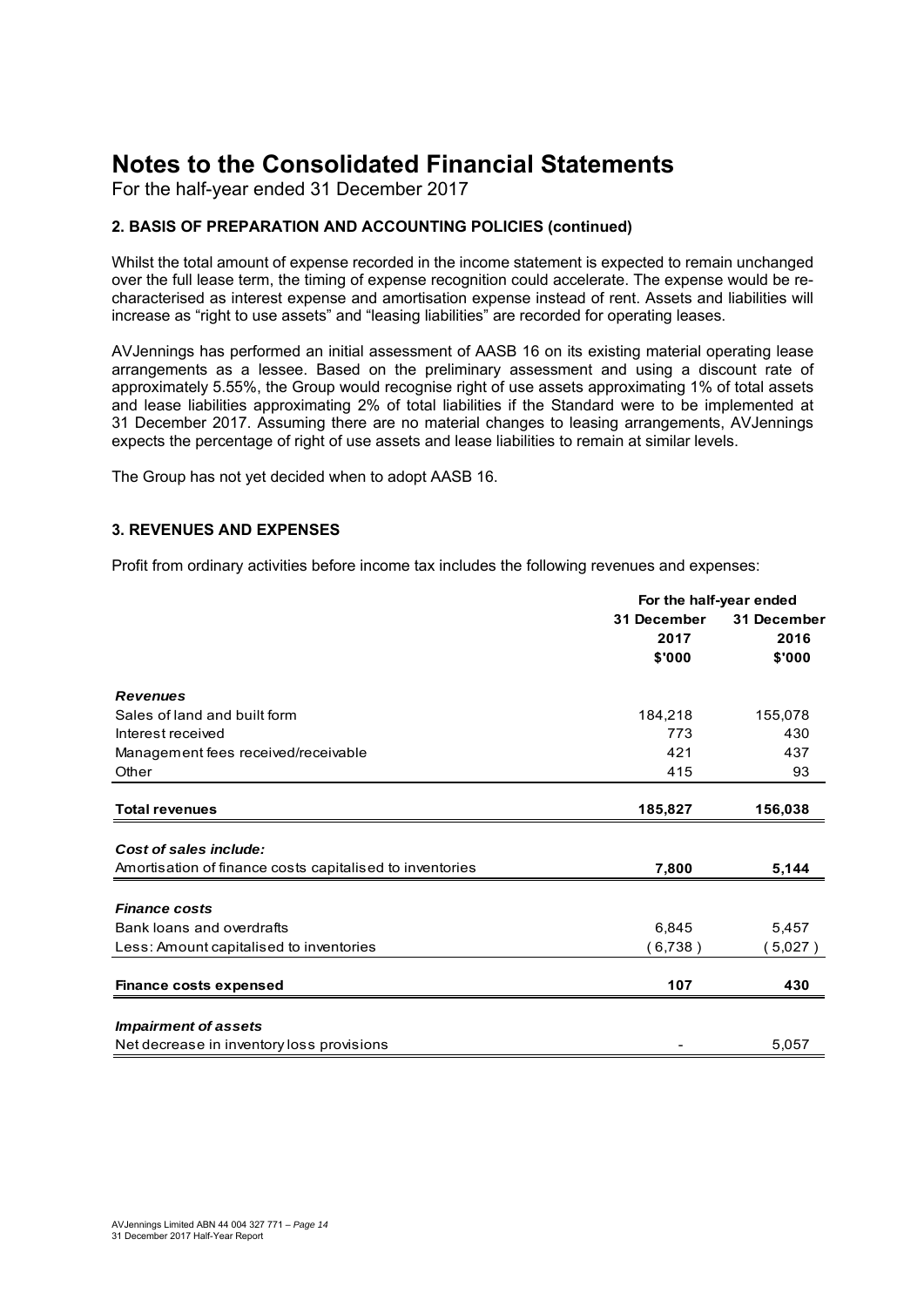For the half-year ended 31 December 2017

## **4. INCOME TAX**

|                                          | For the half-year ended |             |
|------------------------------------------|-------------------------|-------------|
|                                          | 31 December             | 31 December |
|                                          | 2017                    | 2016        |
|                                          | \$'000                  | \$'000      |
| Income tax expense                       |                         |             |
| The major components of income tax are:  |                         |             |
| Current income tax                       |                         |             |
| Current income tax charge                | 10,214                  | 6,844       |
| Adjustment for prior year                | (7)                     | (7)         |
| Deferred income tax                      |                         |             |
| Current temporary differences            | (3,296)                 | (546)       |
| Adjustment for prior year                | (1)                     | 10          |
| Income tax reported in the Consolidated  |                         |             |
| <b>Statement of Comprehensive Income</b> | 6,910                   | 6,301       |

Numerical reconciliation between aggregate tax recognised in the *Consolidated Statement of Comprehensive Income* and tax calculated per the statutory income tax rate:

| Accounting profit before income tax                           | 22,392 | 20,446 |
|---------------------------------------------------------------|--------|--------|
| Tax at Australian income tax rate of 30%                      | 6.718  | 6.134  |
| Non-deductible share of equity accounted Joint Venture losses | 42     | 120    |
| Other non-deductible items                                    | 194    | 59     |
| (Deductible)/assessable foreign jurisdiction (losses)/gains   | 49)    | 51     |
| Effect of lower tax rate in foreign jurisdictions             | 13     | (66)   |
| Adjustment for prior year                                     | (8)    | 3      |
| Income tax expense                                            | 6,910  | 6,301  |
| <b>Effective tax rate</b>                                     | 31%    | 31%    |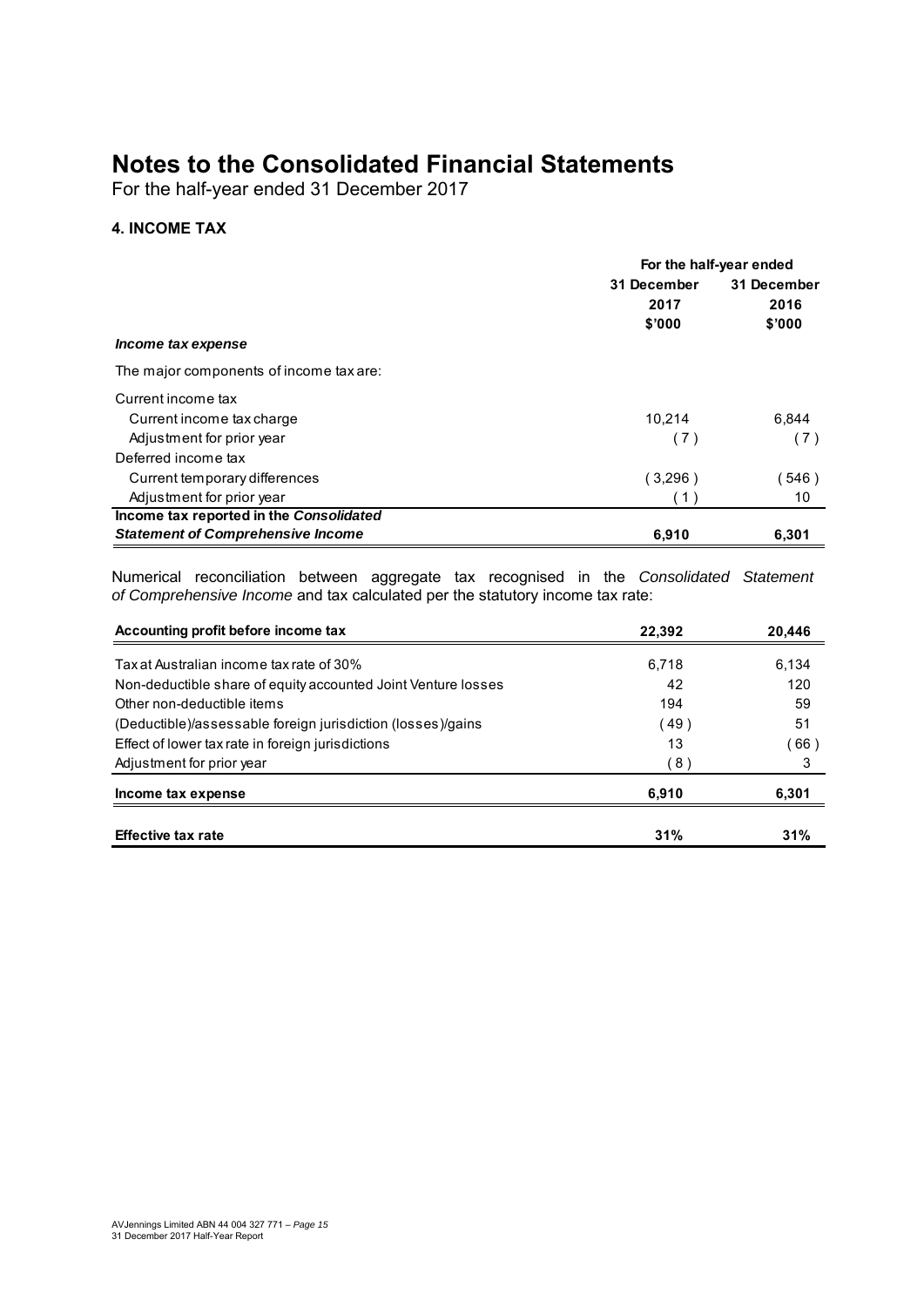For the half-year ended 31 December 2017

## **5. DIVIDENDS**

|                                                          | For the half-year ended |             |
|----------------------------------------------------------|-------------------------|-------------|
|                                                          | 31 December             | 31 December |
|                                                          | 2017                    | 2016        |
|                                                          | \$'000                  | \$'000      |
| Cash dividends declared and paid                         |                         |             |
| 2017 final dividend of 3.5 cents per share,              | 13,454                  |             |
| paid 19 September 2017. Fully franked @ 30% tax          |                         |             |
| 2016 final dividend of 3.5 cents per share,              |                         |             |
| paid 23 September 2016. Fully franked @ 30% tax          |                         | 13,454      |
| Total cash dividends declared and paid                   | 13,454                  | 13,454      |
| Dividends proposed                                       |                         |             |
| 2018 interim dividend of 2.0 cents per share,            |                         |             |
| to be paid 19 April 2018. Fully franked $\omega$ 30% tax | 7,688                   |             |
| 2017 interim dividend of 1.5 cents per share,            |                         |             |
| paid 7 April 2017. Fully franked @ 30% tax               |                         | 5,767       |
| <b>Total dividends proposed</b>                          | 7,688                   | 5,767       |

The Company's Dividend Reinvestment Plan has been reactivated.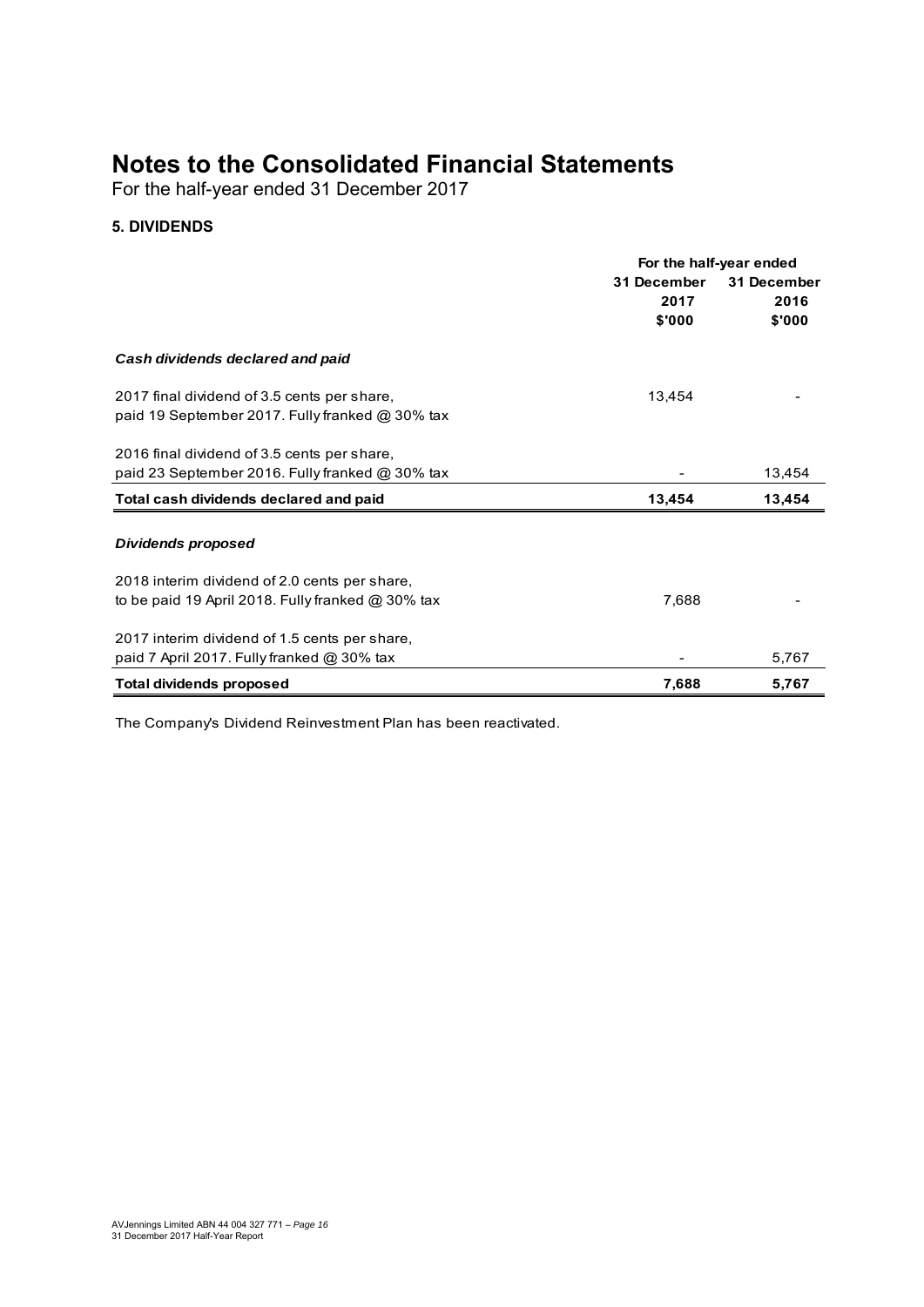For the half-year ended 31 December 2017

## **6. CONTRIBUTED EQUITY**

|                                      |             | 31 December         | 30 June         |  |
|--------------------------------------|-------------|---------------------|-----------------|--|
|                                      |             | 2017                | 2017            |  |
|                                      | <b>Note</b> | \$'000              | \$'000          |  |
| Share capital                        |             | 160,436             | 160,436         |  |
|                                      |             | 31 December<br>2017 | 30 June<br>2017 |  |
| (a) Issued shares                    |             | <b>Number</b>       | <b>Number</b>   |  |
| Ordinary shares                      |             | 384,423,851         | 384,423,851     |  |
| Treasury shares                      | 6(b)        | (589, 290)          | (842,089)       |  |
| <b>Total issued shares</b>           |             | 383,834,561         | 383,581,762     |  |
| (b) Movement in treasury shares      |             |                     |                 |  |
| As at the beginning of the half-year |             | (842,089)           | (2,338,154)     |  |
| Employee share scheme issue          |             | 252,799             | 1,496,065       |  |
| As at the end of the half-year       |             | (589,290)           | (842,089)       |  |

Fully paid ordinary shares carry one vote per share and carry the right to dividends. There are currently no unexercised or outstanding options. No options were exercised during the half-year.

Treasury shares are shares in AVJennings Limited that are held by the AVJ Deferred Employee Share Plan Trust for the purpose of issuing shares to Executives.

The original cost of the shares was treated as a reduction in share capital and the underlying shares identified separately as treasury shares.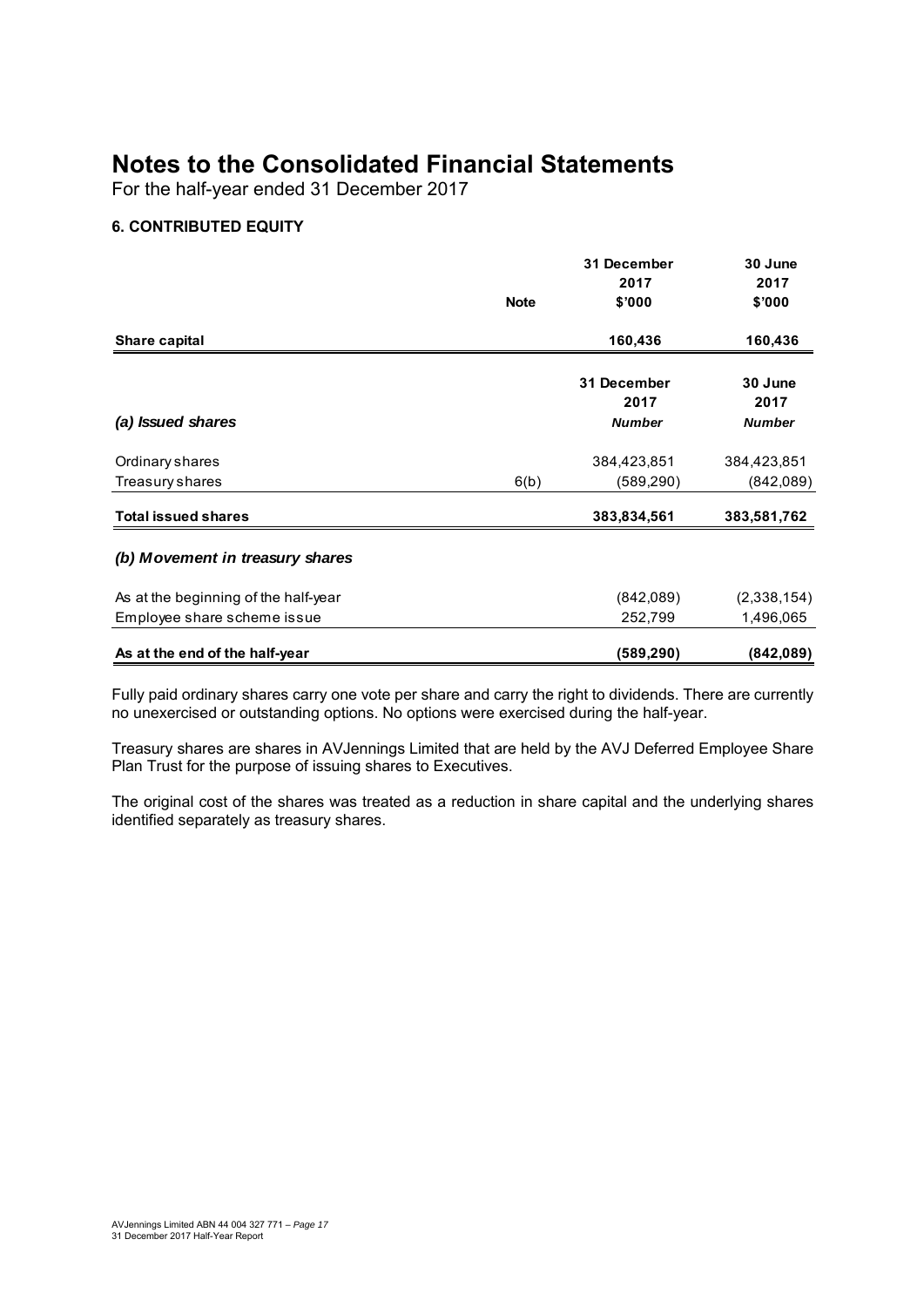For the half-year ended 31 December 2017

## **7. OPERATING SEGMENTS**

The Group operates primarily in residential development.

The Group determines segments based on information that is provided to the Managing Director who is the Chief Operating Decision Maker (CODM). The CODM assesses the performance and makes decisions about the resources to be allocated to the segment. Each segment prepares a detailed finance report on a monthly basis which summarises the following:

- Historic results of the seament: and
- Forecast of the segment for the remainder of the year.

#### *Reportable segments*

#### *Jurisdictions:*

This includes activities relating to Land Development, Integrated Housing and Apartments Development.

#### *Other:*

This includes numerous low value items, amongst the most significant of which is interest.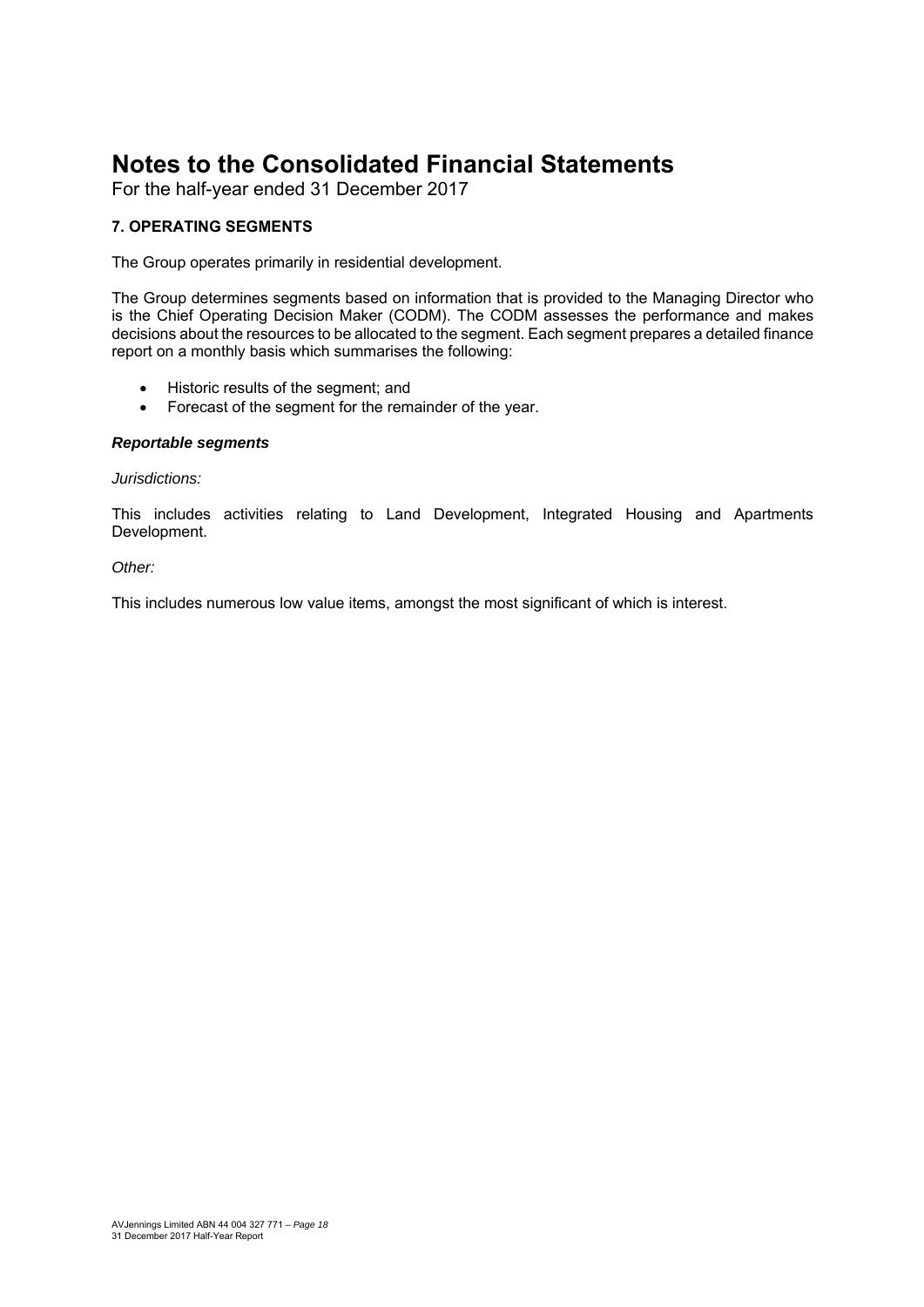For the half-year ended 31 December 2017

## **7. OPERATING SEGMENTS (continued)**

The following table presents the revenues and results information regarding operating segments for the half-year ended 31 December 2017:

|                               | <b>NSW</b> |                          | <b>VIC</b> |             | QLD    |             | <b>SA</b> |                          | <b>NZ</b> |             | Other  |                          | <b>Total</b>             |             |
|-------------------------------|------------|--------------------------|------------|-------------|--------|-------------|-----------|--------------------------|-----------|-------------|--------|--------------------------|--------------------------|-------------|
| <b>Operating Segments</b>     |            | 31 December              |            | 31 December |        | 31 December |           | 31 December              |           | 31 December |        | 31 December              |                          | 31 December |
|                               | 2017       | 2016                     | 2017       | 2016        | 2017   | 2016        | 2017      | 2016                     | 2017      | 2016        | 2017   | 2016                     | 2017                     | 2016        |
|                               | \$'000     | \$'000                   | \$'000     | \$'000      | \$'000 | \$'000      | \$'000    | \$'000                   | \$'000    | \$'000      | \$'000 | \$'000                   | \$'000                   | \$'000      |
|                               |            |                          |            |             |        |             |           |                          |           |             |        |                          |                          |             |
| <b>Revenues</b>               |            |                          |            |             |        |             |           |                          |           |             |        |                          |                          |             |
| <b>External sales</b>         | 85,293     | 65,279                   | 39.916     | 25.448      | 31,216 | 27.701      | 27,732    | 14.779                   | 61        | 21,871      |        | $\overline{\phantom{a}}$ | 184,218                  | 155,078     |
| Management fees               |            | $\overline{\phantom{0}}$ | 252        | 423         | 159    |             | 10        | 14                       |           |             |        | $\overline{\phantom{a}}$ | 421                      | 437         |
| Other revenue                 |            | $\overline{\phantom{0}}$ |            |             |        |             |           |                          |           |             | 1,188  | 523                      | 1,188                    | 523         |
| <b>Total segment revenues</b> | 85,293     | 65,279                   | 40,168     | 25,871      | 31,375 | 27,701      | 27,742    | 14,793                   | 61        | 21,871      | 1,188  | 523                      | 185,827                  | 156,038     |
|                               |            |                          |            |             |        |             |           |                          |           |             |        |                          |                          |             |
| <b>Results</b>                |            |                          |            |             |        |             |           |                          |           |             |        |                          |                          |             |
| Segment results *             | 27,983     | 18,542                   | 1,774      | (539)       | 640    | 2,300       | 176       | (719)                    | 317       | 4,120       | 1,512  | 842                      | 32,402                   | 24,546      |
| Share of (losses) / profit of |            |                          |            |             |        |             |           |                          |           |             |        |                          |                          |             |
| associates and JVs accounted  |            |                          |            |             |        |             |           |                          |           |             |        |                          |                          |             |
| for using the equity method   |            |                          | (3)        |             |        |             | (5)       | (7)                      |           |             | (134)  | (394)                    | (142)                    | (400)       |
| Change in inventory loss      |            |                          |            |             |        |             |           |                          |           |             |        |                          |                          |             |
| provisions                    |            | 5,775                    |            |             |        |             |           | (718)                    |           |             |        |                          | $\overline{\phantom{a}}$ | 5,057       |
| Unallocated depreciation and  |            |                          |            |             |        |             |           |                          |           |             |        |                          |                          |             |
| amortisation                  |            | $\overline{\phantom{0}}$ |            |             |        |             |           | $\overline{\phantom{0}}$ |           |             |        | $\overline{\phantom{a}}$ | (141)                    | (150)       |
| Unallocated expenses          |            | $\overline{\phantom{a}}$ |            |             |        |             |           | $\overline{\phantom{a}}$ |           |             |        | $\overline{\phantom{a}}$ | (9,620)                  | (8, 177)    |
| Unallocated interest expense  |            | $\overline{\phantom{a}}$ |            |             |        |             |           |                          |           |             |        | $\overline{\phantom{a}}$ | (107)                    | (430)       |
| Profit before tax             |            |                          |            |             |        |             |           |                          |           |             |        |                          | 22,392                   | 20,446      |
| Income tax                    |            |                          |            |             |        |             |           |                          |           |             |        |                          | (6,910)                  | (6, 301)    |
| Net profit                    |            |                          |            |             |        |             |           |                          |           |             |        |                          | 15,482                   | 14,145      |

**\*** Segment results include utilisation of inventory loss provisions of \$1,281,000 (31 December 2016: \$1,397,000)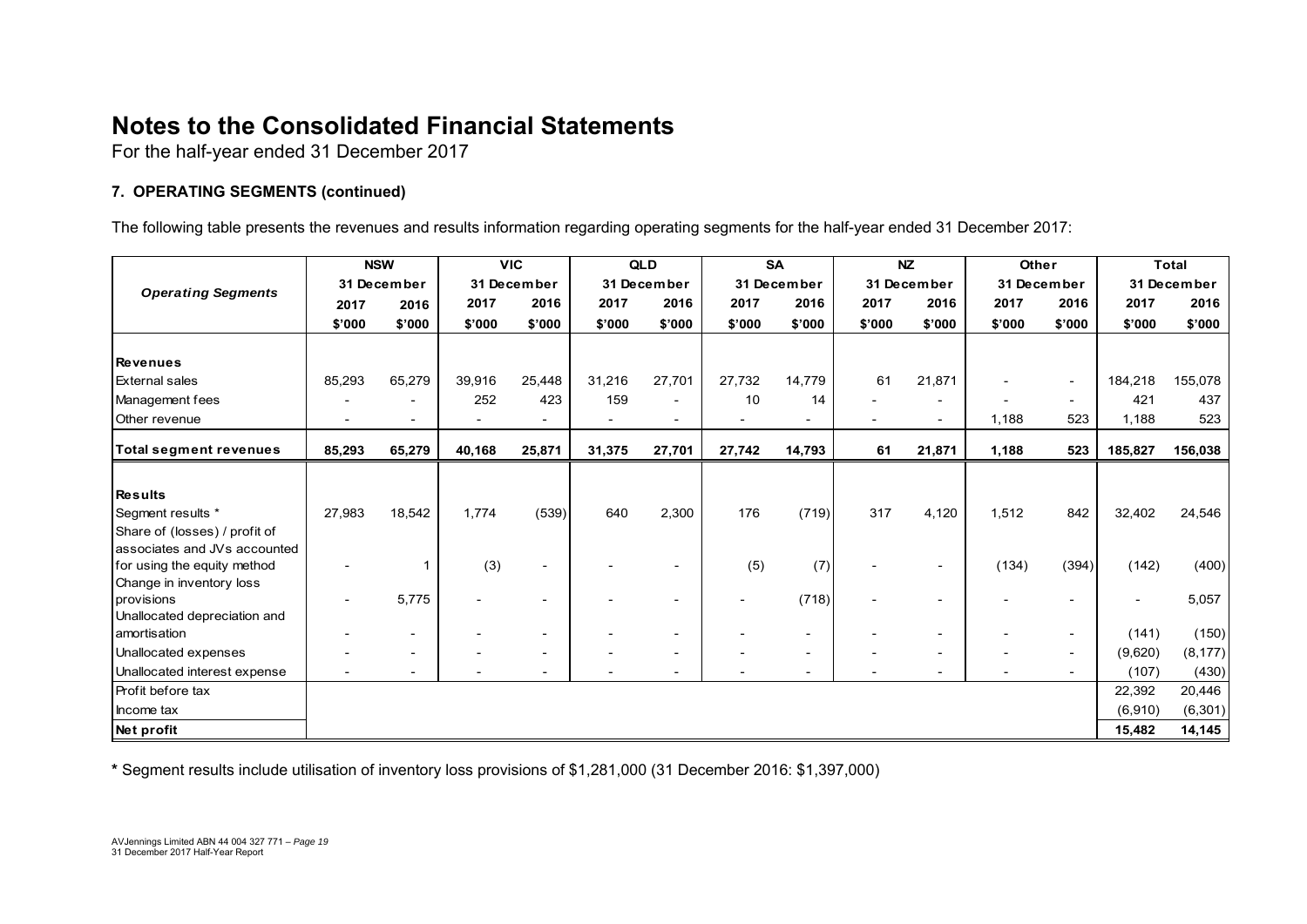For the half-year ended 31 December 2017

## **7. OPERATING SEGMENTS (continued)**

The following table presents the assets and liabilities information regarding operating segments as at 31 December 2017:

|                    | <b>NSW</b> |         | <b>VIC</b> |         | <b>QLD</b> |         | <b>SA</b> |        | <b>NZ</b> |        | <b>Other</b>  |         | Total   |         |
|--------------------|------------|---------|------------|---------|------------|---------|-----------|--------|-----------|--------|---------------|---------|---------|---------|
| <b>Operating</b>   | 31 Dec     | 30 Jun  | 31 Dec     | 30 Jun  | 31 Dec     | 30 Jun  | 31 Dec    | 30 Jun | 31 Dec    | 30 Jun | <b>31 Dec</b> | 30 Jun  | 31 Dec  | 30 Jun  |
| Segments           | 2017       | 2017    | 2017       | 2017    | 2017       | 2017    | 2017      | 2017   | 2017      | 2017   | 2017          | 2017    | 2017    | 2017    |
|                    | \$'000     | \$'000  | \$'000     | \$'000  | \$'000     | \$'000  | \$'000    | \$'000 | \$'000    | \$'000 | \$'000        | \$'000  | \$'000  | \$'000  |
|                    |            |         |            |         |            |         |           |        |           |        |               |         |         |         |
| <b>Assets</b>      |            |         |            |         |            |         |           |        |           |        |               |         |         |         |
| Segment            |            |         |            |         |            |         |           |        |           |        |               |         |         |         |
| lassets            | 251,418    | 220,419 | 164,640    | 184,446 | 120,131    | 122,691 | 79,560    | 92,615 | 56,086    | 66,223 | 33,283        | 26,387  | 705,118 | 712,781 |
|                    |            |         |            |         |            |         |           |        |           |        |               |         |         |         |
| Total assets       | 251,418    | 220,419 | 164,640    | 184,446 | 120,131    | 122,691 | 79,560    | 92,615 | 56,086    | 66,223 | 33,283        | 26,387  | 705,118 | 712,781 |
|                    |            |         |            |         |            |         |           |        |           |        |               |         |         |         |
| <b>Liabilities</b> |            |         |            |         |            |         |           |        |           |        |               |         |         |         |
| Segment            |            |         |            |         |            |         |           |        |           |        |               |         |         |         |
| lliabilities       | 23,607     | 27,503  | 56,472     | 58,685  | 12,852     | 26,405  | 4,925     | 5,231  | 34,259    | 45,662 | 190,309       | 168,292 | 322,424 | 331,778 |
|                    |            |         |            |         |            |         |           |        |           |        |               |         |         |         |
| Total              |            |         |            |         |            |         |           |        |           |        |               |         |         |         |
| lliabilities       | 23,607     | 27,503  | 56,472     | 58,685  | 12,852     | 26,405  | 4,925     | 5,231  | 34,259    | 45,662 | 190,309       | 168,292 | 322,424 | 331,778 |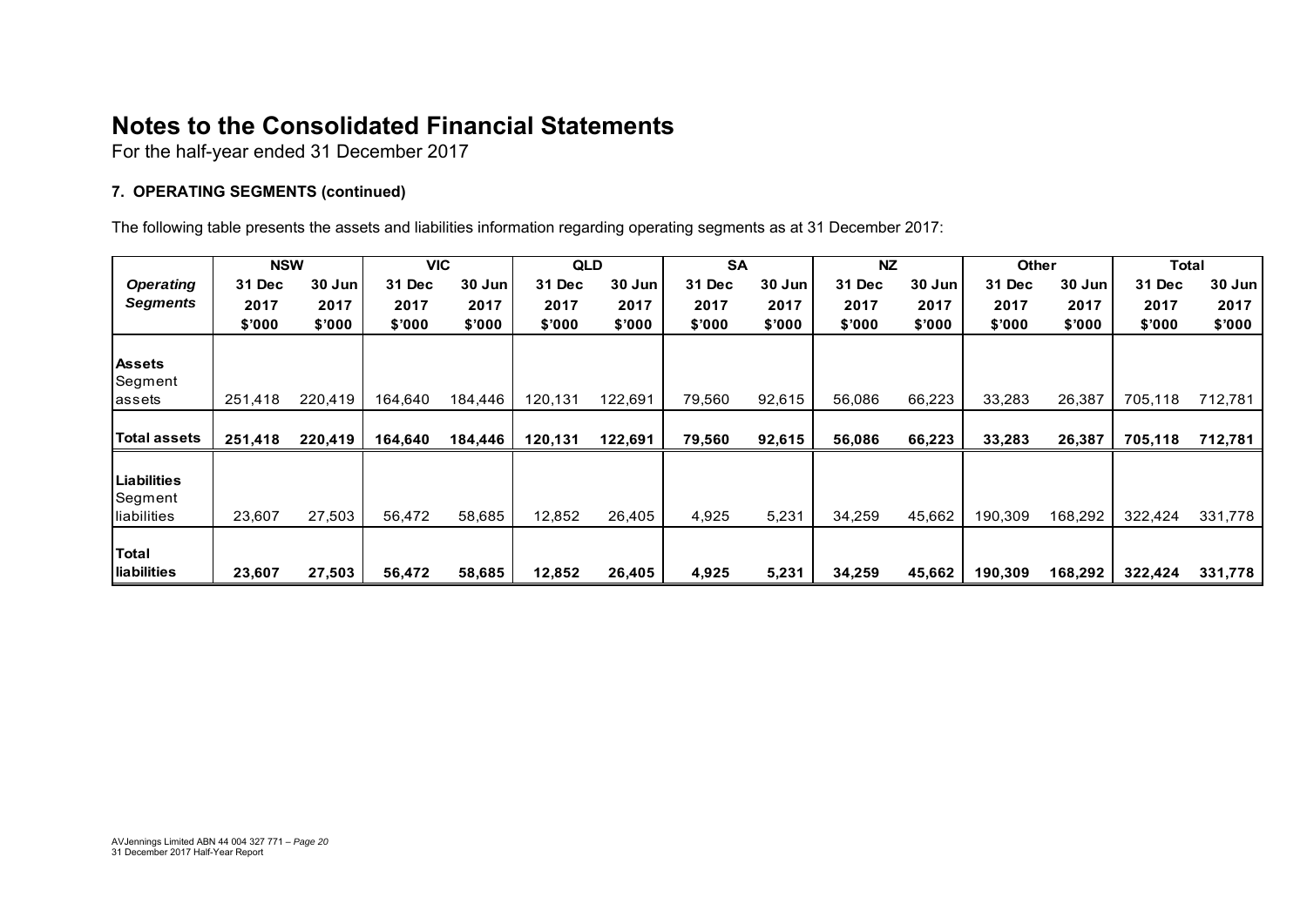For the half-year ended 31 December 2017

## **8. NET TANGIBLE ASSET BACKING**

|                                                             | 31 December<br>2017 | 30 June<br>2017 |
|-------------------------------------------------------------|---------------------|-----------------|
| Net Tangible Asset backing (NTA) - cents per ordinary share | 99.0                | 98.6            |

The number of ordinary shares used in the computation of NTA as at 31 December 2017 was 383,834,561 (30 June 2017: 383,581,762). Refer to note 6 for details.

## **9. INTEREST IN JOINT OPERATIONS**

The Group's interest in the profits and losses of Joint Operations is included in the *Consolidated Statement of Comprehensive Income* under the following classifications:

|                        |             | For the half-year ended |
|------------------------|-------------|-------------------------|
|                        | 31 December | 31 December             |
|                        | 2017        | 2016                    |
|                        | \$'000      | \$'000                  |
| Revenues               | 1           | 3                       |
| Other expenses         | (370)       | 267)                    |
| Loss before income tax | (369)       | 264)                    |
| Income tax             | 111         | 79                      |
| Loss after income tax  | 258)        | 185)                    |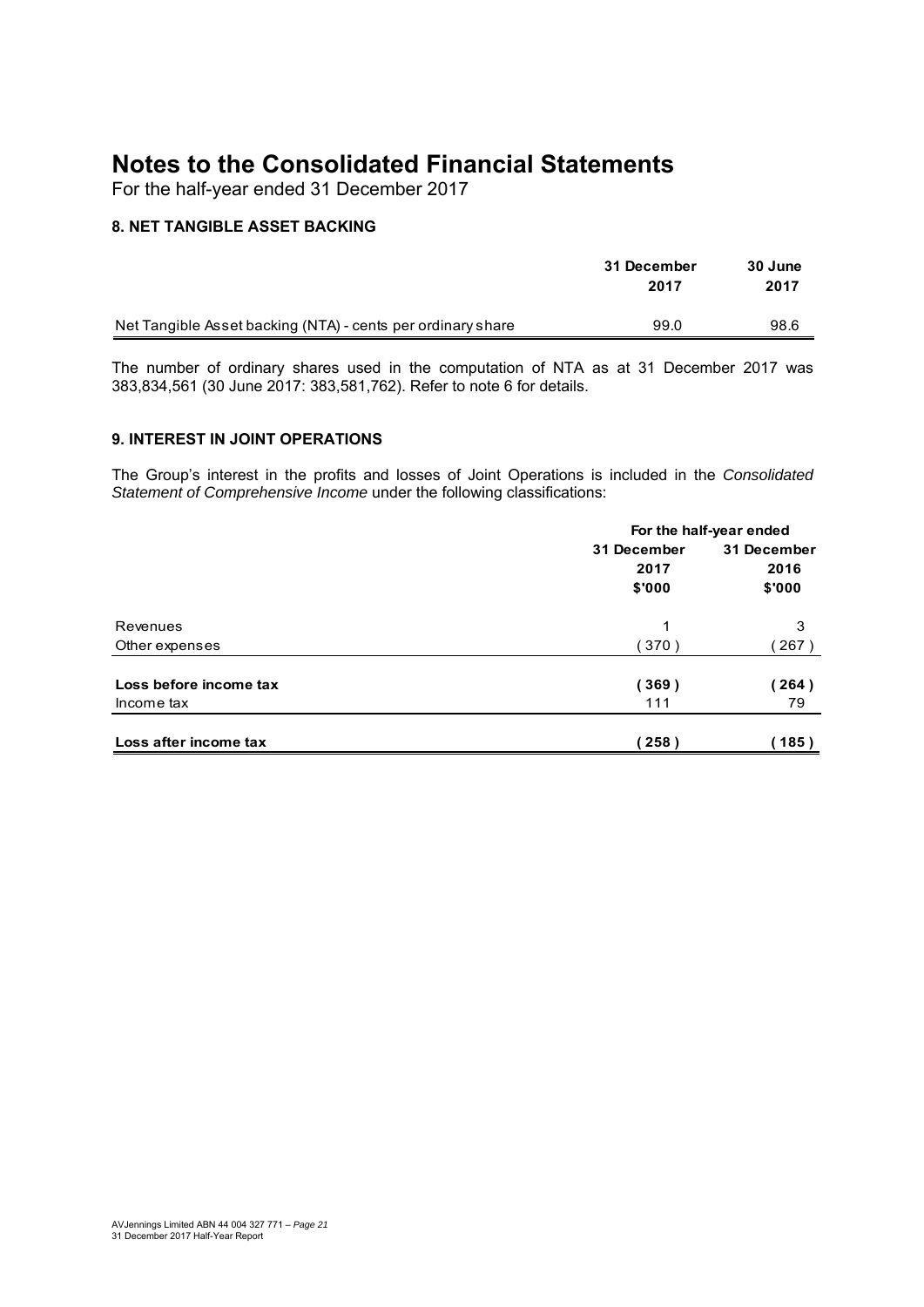For the half-year ended 31 December 2017

## **10. INVESTMENTS ACCOUNTED FOR USING THE EQUITY METHOD**

The interests in an associate or a joint venture entity are accounted for using the equity method of accounting and are carried at cost. Under the equity method, the Group's share of the results of the associate or the joint venture entity are recognised in the *Consolidated Statement of Comprehensive Income*, and the share of movements in reserves is recognised in the *Consolidated Statement of Financial Position*. The information is set out below:

| <b>Equity accounted</b><br><b>Associates &amp; Joint Venture Entities</b> |       | Interest held                                   | Share of net (loss) / profit |        |  |
|---------------------------------------------------------------------------|-------|-------------------------------------------------|------------------------------|--------|--|
|                                                                           |       |                                                 | For the half-year ended      |        |  |
|                                                                           |       | 31 December 31 December 31 December 31 December |                              |        |  |
|                                                                           | 2017  | 2016                                            | 2017                         | 2016   |  |
|                                                                           |       |                                                 | \$'000                       | \$'000 |  |
| Epping JV                                                                 | 10.0% | 10.0%                                           | (3)                          |        |  |
| Eastwood JV                                                               |       | 50.0%                                           |                              |        |  |
| Woodville JV                                                              | 50.0% | 50.0%                                           | (5)                          | (7)    |  |
| Pindan Capital Group Dwelling Trust                                       | 33.3% | 33.3%                                           | (134)                        | (394)  |  |
| lLoss after income tax                                                    |       |                                                 | (142)                        | (400)  |  |

## **11. INTEREST- BEARING LOANS AND BORROWINGS**

The fair value for interest-bearing loans and borrowings less than 12 months to maturity is deemed to equal the carrying value. All other borrowings are discounted if the effect of discounting is material. The fair values of interest-bearing loans and borrowings are determined by using the discounted cash flow method with a discount rate that reflects the issuer's borrowing rate as at the end of the reporting period.

Interest-bearing loans and borrowings are classified as level 2 financial instruments.

The Group remains compliant with all lending covenants.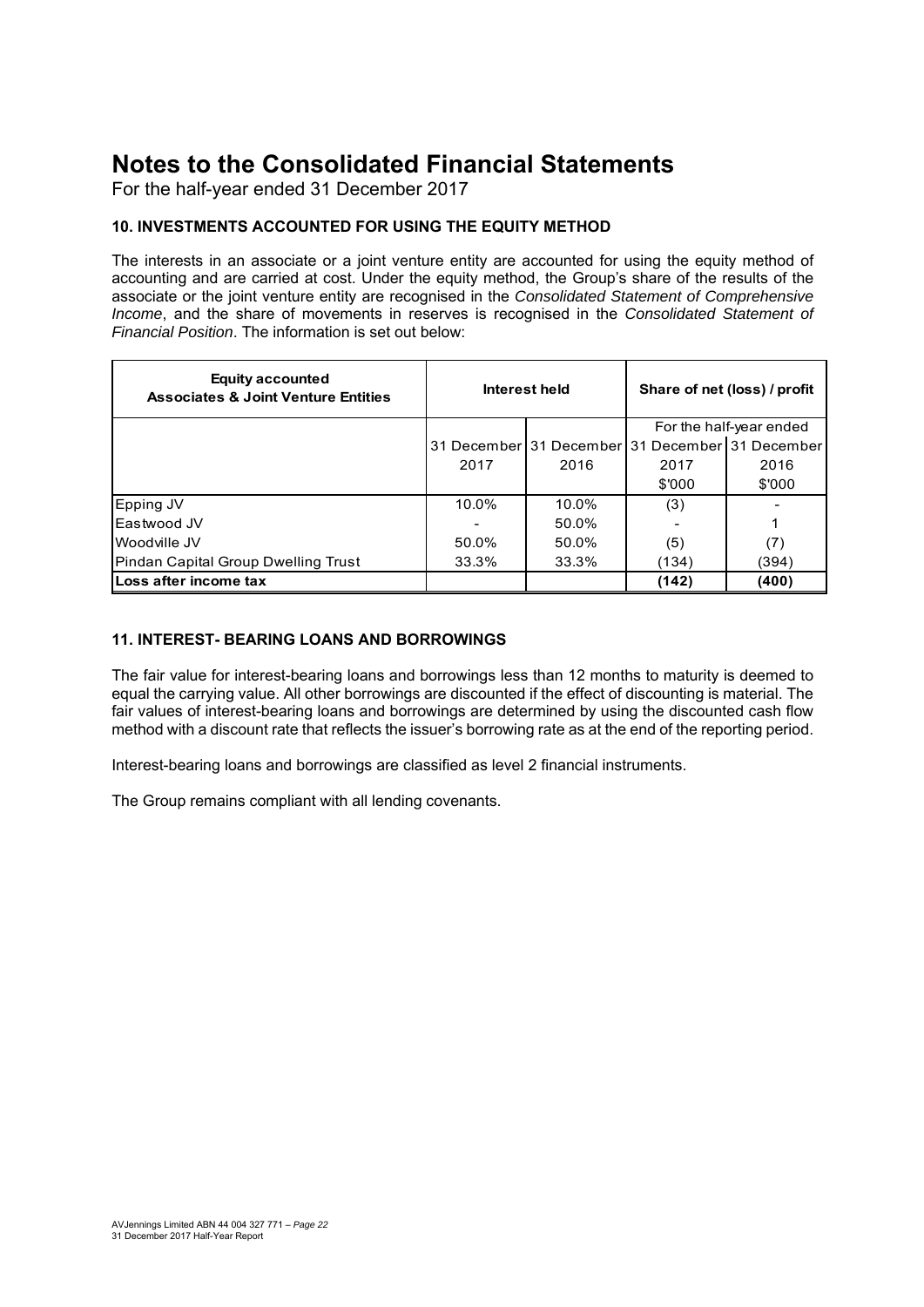For the half-year ended 31 December 2017

## **12. CONTINGENCIES**

#### *Secured*

#### *Performance guarantees*

Contingent liabilities in respect of certain performance guarantees, granted by the Group's bankers in the normal course of business to unrelated parties, at 31 December 2017, amounted to \$5,591,000 (30 June 2017: \$7,796,000). No material liability is expected to arise.

#### *Financial guarantees*

Financial guarantees granted by the Group's bankers to unrelated parties in the normal course of business at 31 December 2017, amounted to \$2,335,000 (30 June 2017: \$2,135,000). No material liability is expected to arise.

#### *Unsecured*

#### *Contract performance bond facility*

The Parent Entity has entered into Deeds of Indemnity with various controlled entities to indemnify the obligation of those entities in relation to Contract performance bond facilities. Contingent liabilities in respect of certain performance bonds, granted by the Group's financiers, in the normal course of business as at 31 December 2017, amounted to \$32,377,000 (30 June 2017: 26,936,000). No material liability is expected to arise.

## **13. SIGNIFICANT EVENTS AFTER THE BALANCE SHEET DATE**

No matter or circumstance has arisen since 31 December 2017 that has significantly affected, or may significantly affect:

a) the Group's operations in future financial years; or

- b) the results of those operations in future financial years; or
- c) the Group's state of affairs in future financial years.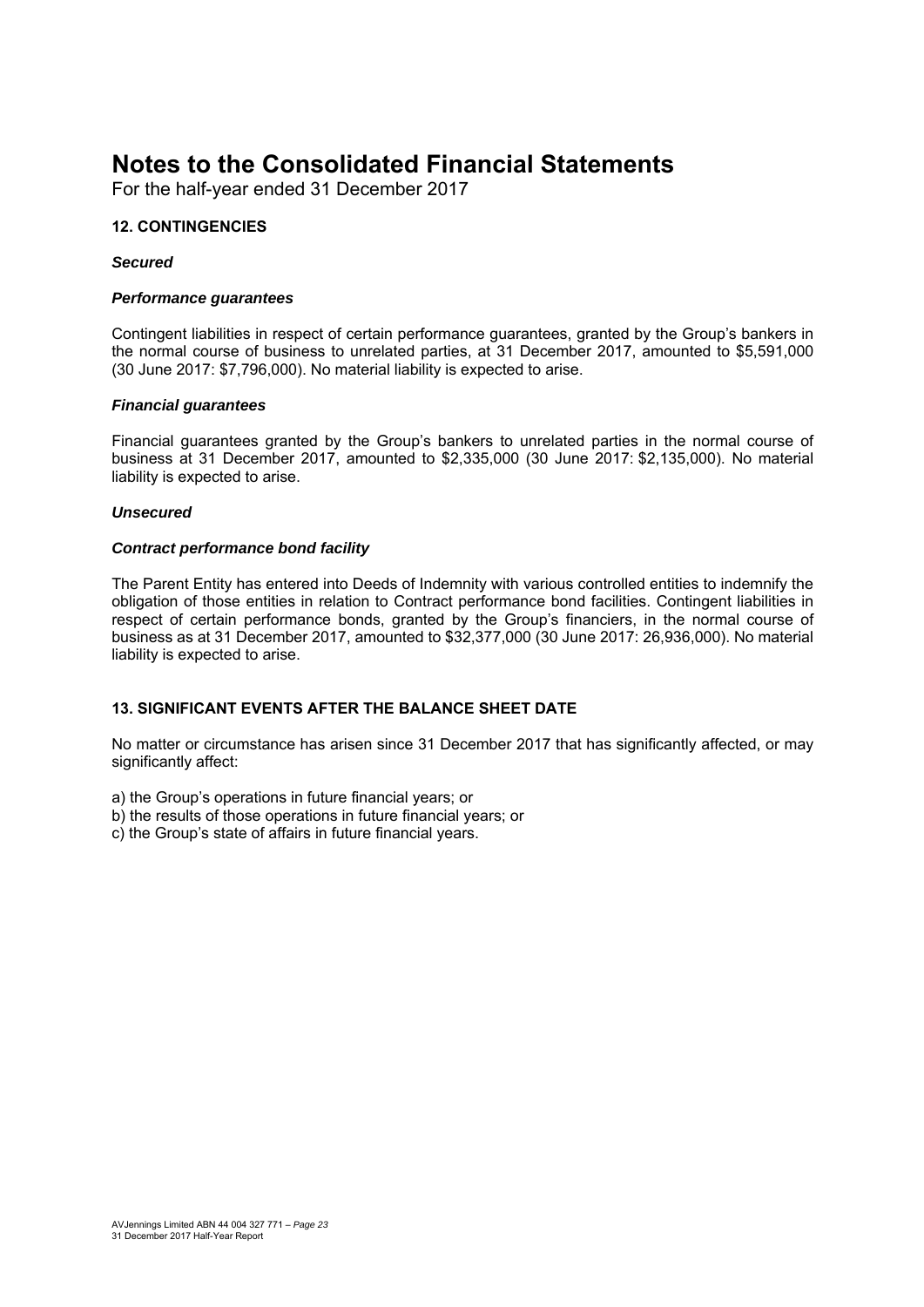

## **Directors' Declaration**

For the half-year ended 31 December 2017

In accordance with a resolution of the Directors of AVJennings Limited, we state that:

In the opinion of the Directors:

- a) The Consolidated Financial Statements and notes of the Group are in accordance with the *Corporations Act 2001*, including:
	- (i) giving a true and fair view of the financial position as at 31 December 2017 and of the performance for the half-year ended on that date; and
	- (ii) complying with *AASB 134 Interim Financial Reporting* and the *Corporations Regulations 2001*; and
- b) There are reasonable grounds to believe that the Group will be able to pay its debts as and when they become due and payable.

On behalf of the Board.

Peter Summers *Director* 

23 February 2018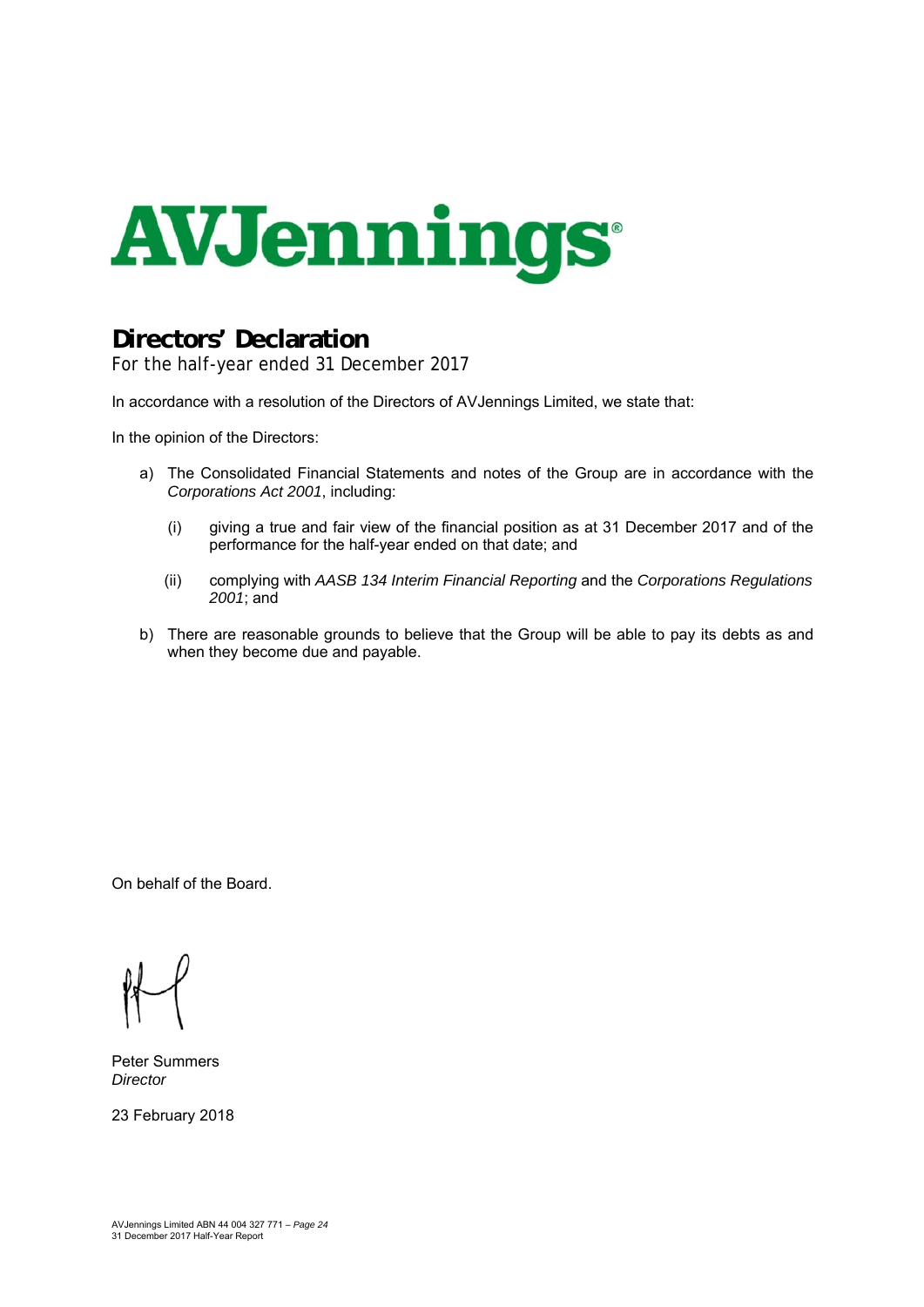

## **Independent Auditor's Review Report to the Members of AVJennings Limited**

## **Report on the Half-Year Financial Report**

## **Conclusion**

We have reviewed the accompanying half-year financial report of AVJennings Limited (the Company) and its subsidiaries (collectively the Group), which comprises the statement of financial position as at 31 December 2017, the statement of comprehensive income, statement of changes in equity and statement of cash flows for the half-year ended on that date, notes comprising a summary of significant accounting policies and other explanatory information, and the directors' declaration.

Based on our review, which is not an audit, nothing has come to our attention that causes us to believe that the half-year financial report of the Group is not in accordance with the *Corporations Act 2001*, including:

- a) giving a true and fair view of the consolidated financial position of the Group as at 31 December 2017 and of its consolidated financial performance for the half-year ended on that date; and
- b) complying with Accounting Standard AASB 134 *Interim Financial Reporting* and the *Corporations Regulations 2001*.

## **Directors' Responsibility for the Half-Year Financial Report**

The directors of the Company are responsible for the preparation of the half-year financial report that gives a true and fair view in accordance with Australian Accounting Standards and the *Corporations Act 2001* and for such internal control as the directors determine is necessary to enable the preparation of the half-year financial report that is free from material misstatement, whether due to fraud or error.

## **Auditor's Responsibility**

Our responsibility is to express a conclusion on the half-year financial report based on our review. We conducted our review in accordance with Auditing Standard on Review Engagements ASRE 2410 *Review of a Financial Report Performed by the Independent Auditor of the Entity*, in order to state whether, on the basis of the procedures described, anything has come to our attention that causes us to believe that the half-year financial report is not in accordance with the *Corporations Act 2001* including: giving a true and fair view of the Group's consolidated financial position as at 31 December 2017 and its consolidated financial performance for the half-year ended on that date; and complying with Accounting Standard AASB 134 *Interim Financial Reporting* and the *Corporations Regulations 2001*. As the auditor of the Group, ASRE 2410 requires that we comply with the ethical requirements relevant to the audit of the annual financial report.

A review of a half-year financial report consists of making enquiries, primarily of persons responsible for financial and accounting matters, and applying analytical and other review procedures. A review is substantially less in scope than an audit conducted in accordance with Australian Auditing Standards and consequently does not enable us to obtain assurance that we would become aware of all significant matters that might be identified in an audit. Accordingly, we do not express an audit opinion.

AVJennings Limited ABN 44 004 327 771 – *Page 25* 31 December 2017 Half-Year Report